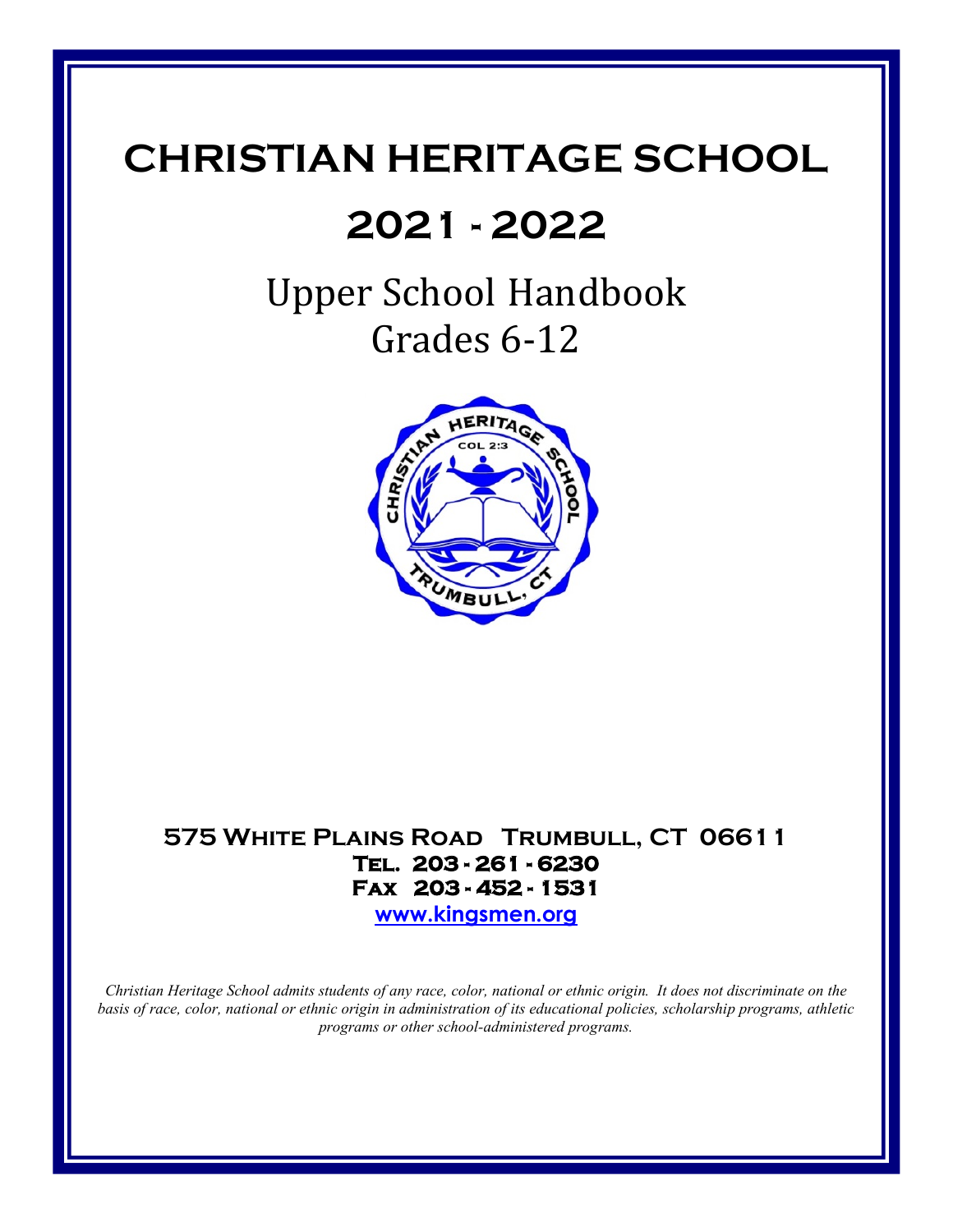# **Table of Contents**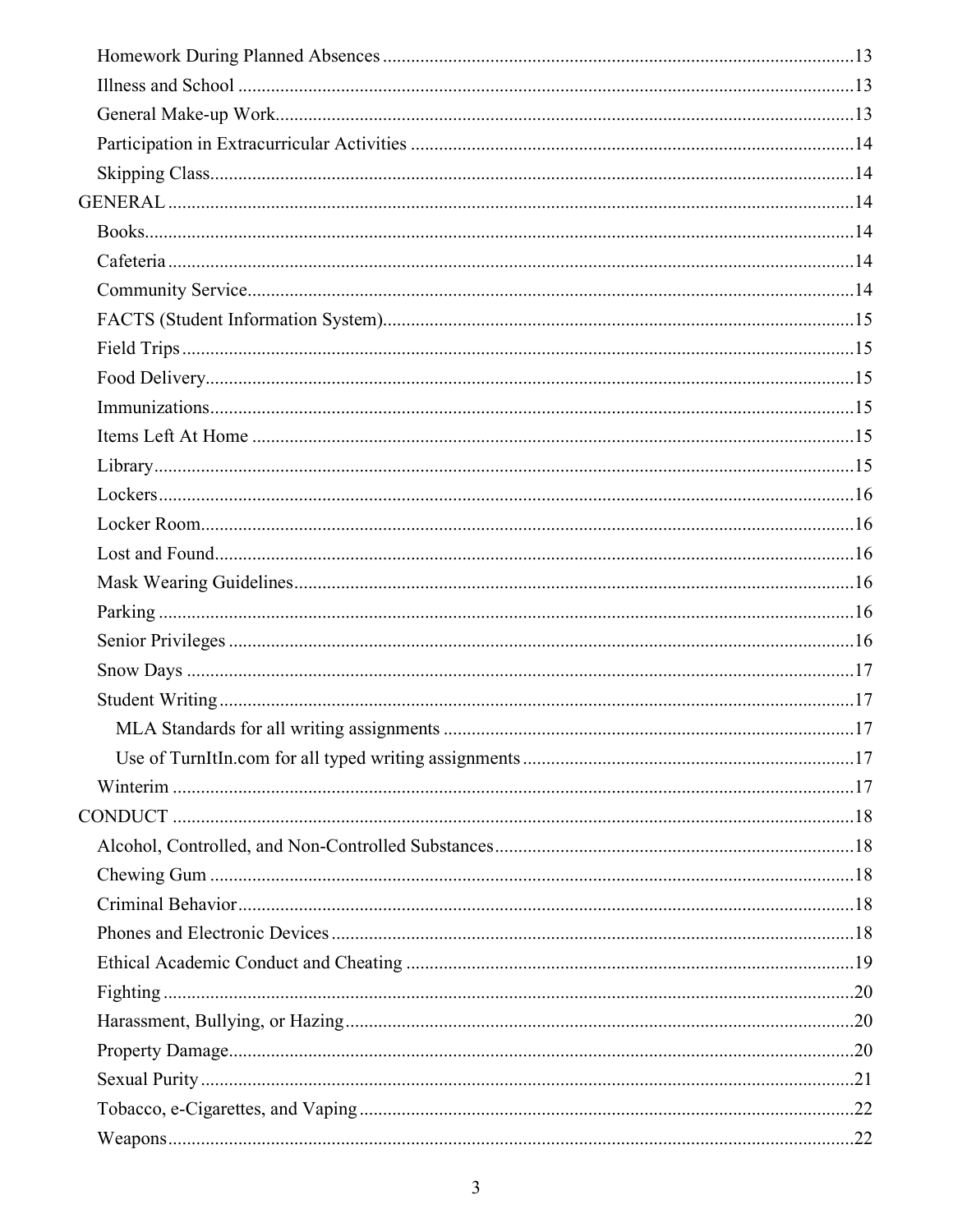NOTE: The Christian Heritage Board of Directors and Administration reserves the right to change any policy or procedure at any time at its sole discretion after reasonable notice to constituents. Any such changes would be added to a dated and amended version of the handbook that is publicly posted for the CHS community's viewing.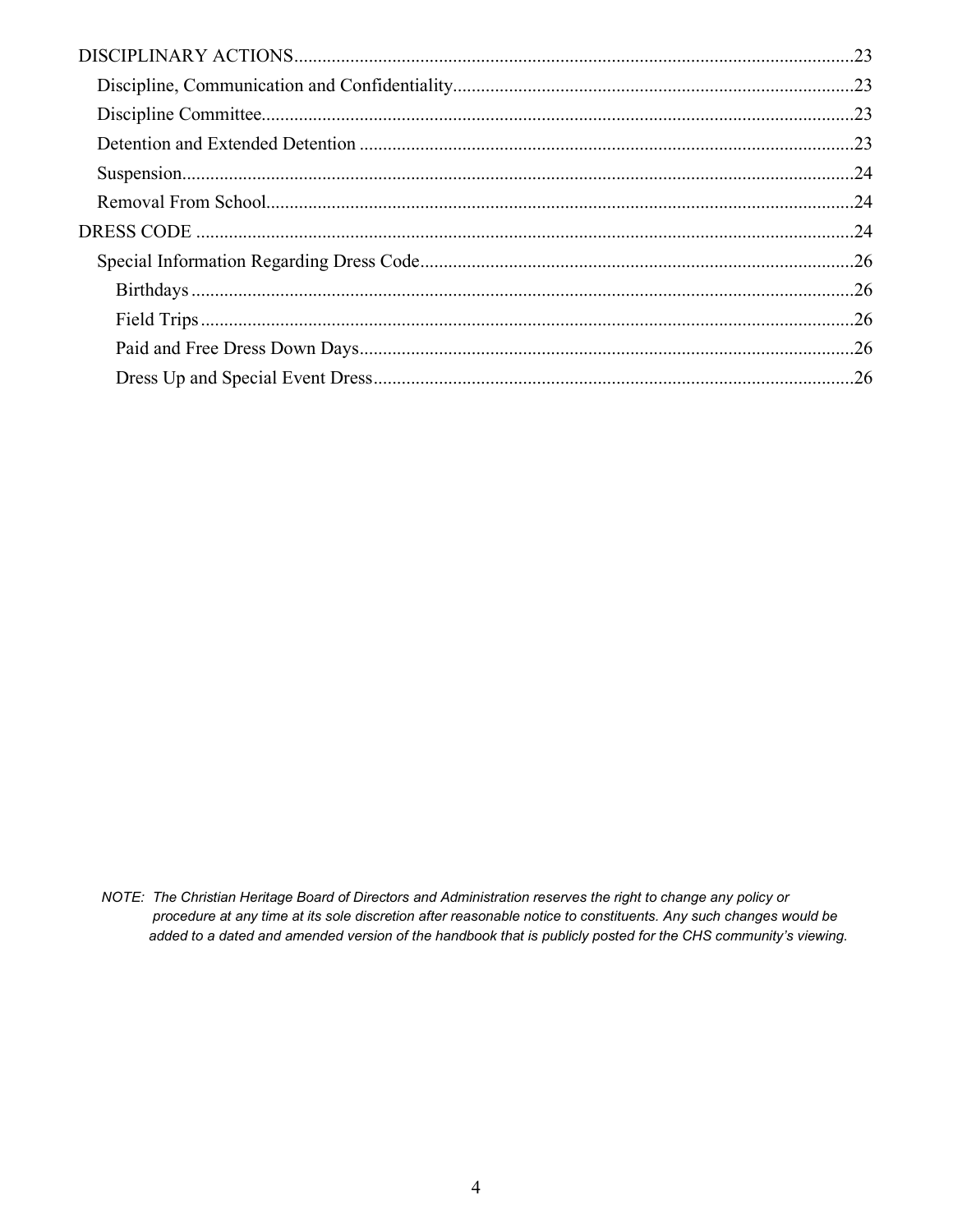# **ACADEMICS**

#### <span id="page-4-1"></span><span id="page-4-0"></span>Academic Accountability at CHS

Academic Accountability has been arranged to properly assist the student and the parent when a student's academic performance falls below expectations. Grades are reviewed at the end of each semester.

Students are placed on academic probation if they receive one or more Fs or two or more Ds at the end of a semester. The counseling staff will partner with students and parents, along with teachers, cocurricular faculty/staff to best support students on academic probation.

#### <span id="page-4-2"></span>Advanced Classes at CHS

Subject-area departments work together to set criteria necessary for students to enter all advanced courses. Students in the Upper School will be admitted to advanced courses based on their meeting the set criteria. Students may complete a course recommendation appeal form to appeal departmental decisions.

#### <span id="page-4-3"></span>Course Catalogue Links

You may click on these links for curriculum and information about Middle and High School courses: **[Upper School Course Offerings](https://www.kingsmen.org/editoruploads/files/2020.2021/Program_of_Studies_2020-2021.pdf) [CHS Website](http://www.kingsmen.org/)**

#### <span id="page-4-4"></span>Course Credit

A minimum of 25 earned credits is needed for graduation from High School. Students who fail courses required for graduation must retake those courses. Most students earn beyond the minimum number of credits.

#### <span id="page-4-5"></span>Adding/Dropping

A course may be dropped with the approval of the counseling office.

Non-required courses may be dropped.

- Before ten class meetings (no record on transcript)
- After ten class meetings ("W" on the transcript)

Note: Students are allowed to drop honors courses for non-honors versions of the same courses after deadlines by departmental approval. In such cases, entire GPA is computed based upon non-honors course credit.

No course may be dropped after 25 class meetings. The school administration reserves the right to determine when circumstances may necessitate an exception to this policy. Students must maintain the required course load (6.5 credits for freshmen and sophomores, 6.0 credits for juniors and seniors) unless administration approval dictates otherwise.

#### <span id="page-4-6"></span>Extra Credit

In effort to ensure that grades accurately reflect academic progress, teachers in the Upper School at CHS may provide extra credit assignments at their discretion.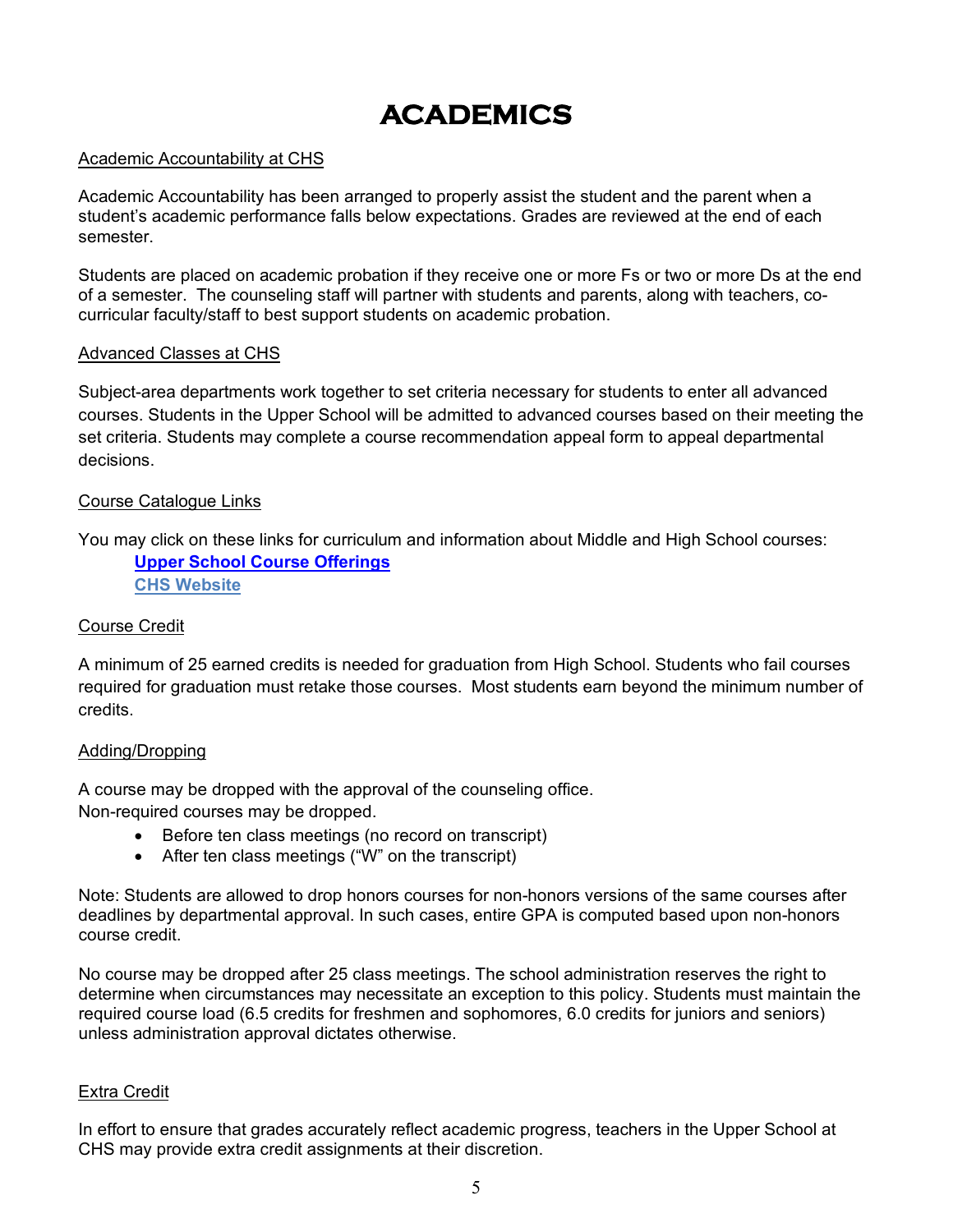## <span id="page-5-0"></span>Grade Computation

For high school courses that give an end-of-semester assessment, that exam is included in that semester grade and counts as 15% of the semester grade.

For middle school courses that give an end-of-semester assessment, that exam is included in that semester grade and counts as 5% of the semester grade.

<span id="page-5-1"></span>Some dual credit courses have distinctive requirements regarding the weighting of exams.

#### Grade Point Average (GPA)

A student's Grade Point Average (GPA) is based on the average of a student's grades for each academic semester. The student's Cumulative Grade Point Average is reported on a student's transcript and is calculated only based upon CHS courses.

The Cumulative GPA is the average of a student's "end of course" grades, starting with grade 9. The transcript of work completed at another school attended prior to CHS or while at CHS will be attached to the CHS transcript as part of the permanent record.

CHS uses a "4 point" scale (an  $A=4$ ,  $B=3$ ,  $C=2$ ,  $D=1$ ,  $F=0$ ) that is weighted up for honors-level coursework (see Grade Scale.). All grades are assigned "grade points" which are multiplied by the course credit (see Course Credit) to arrive at a course's "quality point" total. These totals are added together to arrive at a "cumulative quality point total" which is then divided by the total credits attempted for a "cumulative GPA." GPA is officially calculated at the end of semesters.

CHS maintains a policy that at times allows middle school students to take high school courses. CHS does not award credit toward graduation for such courses. Some courses are offered in a pass/fail capacity. As a rule, such courses do not impact the overall GPA.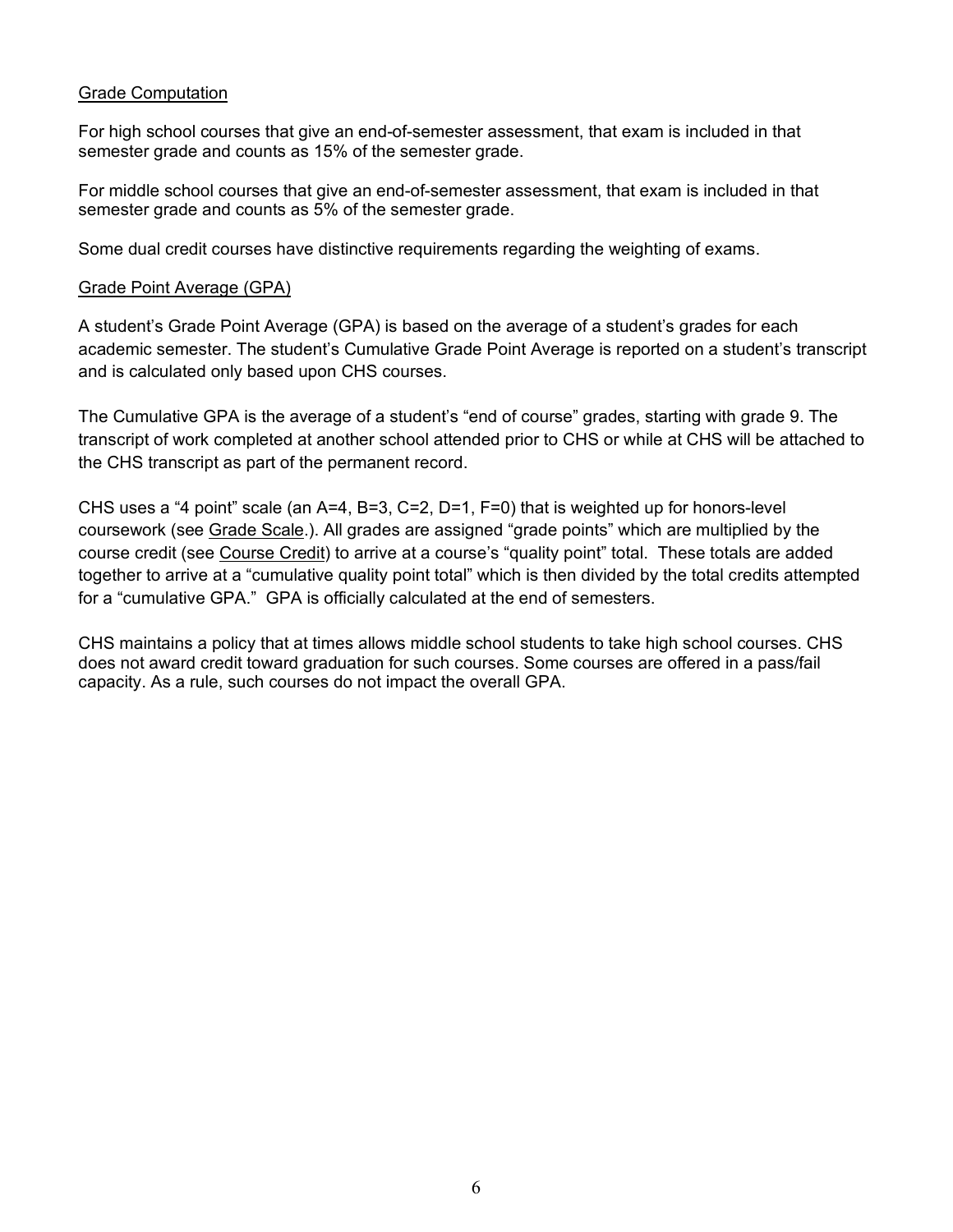## <span id="page-6-0"></span>Grade Scale

Pluses (+) and minuses (-) are used to calculate grade point averages. CHS uses the following grade scale.

| Grade                     | $\frac{0}{0}$ | Standard | Honors | AP or DC |
|---------------------------|---------------|----------|--------|----------|
| $A+$                      | $97 - 100$    | 4.34     | 4.67   | 5.34     |
| A                         | $93 - 96$     | 4.00     | 4.34   | 5.00     |
| $A-$                      | $90 - 92$     | 3.67     | 4.00   | 4.67     |
| $B+$                      | $87 - 89$     | 3.34     | 3.67   | 4.34     |
| B                         | $83 - 86$     | 3.00     | 3.34   | 4.00     |
| $B-$                      | $80 - 82$     | 2.67     | 3.00   | 3.67     |
| $C+$                      | $77 - 79$     | 2.34     | 2.67   | 3.34     |
| $\mathsf{C}$              | $73 - 76$     | 2.00     | 2.34   | 3.00     |
| $C-$                      | $70 - 72$     | 1.67     | 2.00   | 2.67     |
| $D+$                      | $67 - 69$     | 1.34     | 1.34   | 1.34     |
| D                         | $63 - 66$     | 1.00     | 1.00   | 1.00     |
| $D-$                      | $60 - 62$     | 0.67     | 0.67   | 0.67     |
| $\boldsymbol{\mathrm{F}}$ | $0 - 59$      | 0.00     | 0.00   | 0.00     |

#### GPA SCALE

<span id="page-6-1"></span>Pass/Fail courses are not computed into the overall GPA 60 or above

#### Graded Work Policy

Grades exist to give feedback, and timely feedback is more meaningful feedback. The graded work policy is designed to facilitate timely returns of assessments, but also to provide flexibility for the teachers when the size or difficulty of thoroughly grading major assessments needs to be considered.

All assessments that are worth less than 5% of the semester grade should be graded and uploaded into FACTS by the following week; all assessments worth 5% of the semester grade should be graded and uploaded within 1 week; all assessments worth 10% or more of the semester grade should be graded and uploaded within 2 weeks following the assessment.

The fact that outstanding work exists for some other students in a class does not provide exception for this guideline.

Note: Students and parents should expect clear explanation for any point deductions that exist.

#### <span id="page-6-2"></span>Honors, Advanced Placement, Dual Credit

Honors – Honors courses are designed to be taught at an accelerated pace with a more comprehensive scope of content.

Advanced Placement (AP) – AP courses follow the syllabi prescribed by CollegeBoard. The content of these courses is commensurate with freshman college-level courses and therefore intended for students who demonstrate the ability and desire for a rigorous curriculum.

Dual Credit (DC) – DC courses are college courses taught by CHS faculty who are also adjunct professors within our partnerships with colleges. Students have the option of earning both high school and college credits simultaneously.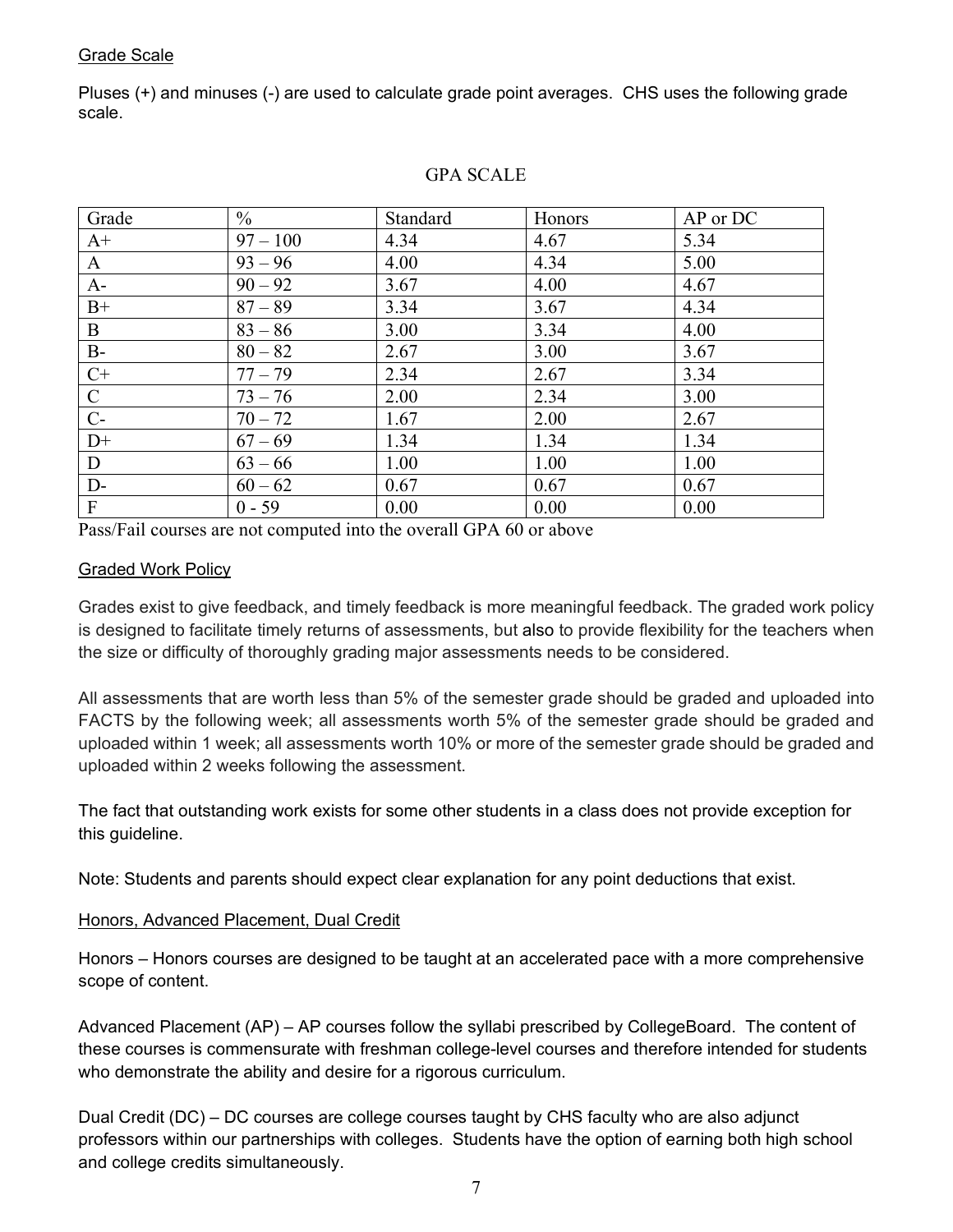<span id="page-7-0"></span>

| <b>DIPLOMAS AT CHRISTIAN HERITAGE SCHOOL</b>                                                                                                                                         |                                                                                                                                                                                                                                                                                                                                                    |                        |                         |  |  |  |
|--------------------------------------------------------------------------------------------------------------------------------------------------------------------------------------|----------------------------------------------------------------------------------------------------------------------------------------------------------------------------------------------------------------------------------------------------------------------------------------------------------------------------------------------------|------------------------|-------------------------|--|--|--|
| <b>Standard Diploma</b>                                                                                                                                                              | <b>Advanced Diploma</b><br>Given to students who take the requisite number of junior and senior-year honors<br>and college-credit courses and who maintain at least a 3.7 GPA will earn an<br>advanced diploma. (It should be noted that some college-credit courses are<br>completed in 1 semester, and others are completed in 1 year of study0. |                        |                         |  |  |  |
| Course requirements                                                                                                                                                                  |                                                                                                                                                                                                                                                                                                                                                    |                        |                         |  |  |  |
| Science (3)<br>Math $(4)$<br>English (4)<br>Social Studies (3.5)                                                                                                                     | In concert with Standard Diploma requirements, students must take 11* or 13**<br>of the 25 honors/EU/AP courses available to juniors and seniors.                                                                                                                                                                                                  |                        |                         |  |  |  |
|                                                                                                                                                                                      | <b>HUMANITIES</b>                                                                                                                                                                                                                                                                                                                                  | <b>STEM</b>            | <b>OTHER COURSES</b>    |  |  |  |
| World Language (2) - both courses taken in HS<br>Bible (4) - one per year at CHS                                                                                                     | UConn US Hist 1                                                                                                                                                                                                                                                                                                                                    | <b>UConn Physics 1</b> | <b>UConn Music 1</b>    |  |  |  |
| PE (0.5) - or two years of varsity sports<br>Fine Arts $(0.5)$ - beginning with the class of 2021                                                                                    | <b>UConn US Hist 2</b>                                                                                                                                                                                                                                                                                                                             | <b>UConn Physics 2</b> | <b>UConn Music 2</b>    |  |  |  |
| Health $(0.5)$                                                                                                                                                                       | SHU Am Lit 1                                                                                                                                                                                                                                                                                                                                       | H Physics              | <b>UConn Studio Art</b> |  |  |  |
|                                                                                                                                                                                      | SHU Am Lit 2                                                                                                                                                                                                                                                                                                                                       | AP Chem                | H Art                   |  |  |  |
|                                                                                                                                                                                      | <b>UConn Philosophy</b>                                                                                                                                                                                                                                                                                                                            | AP AB Calc             |                         |  |  |  |
|                                                                                                                                                                                      | Syracuse Speech                                                                                                                                                                                                                                                                                                                                    | H Pre Calc             |                         |  |  |  |
|                                                                                                                                                                                      | AP Gov                                                                                                                                                                                                                                                                                                                                             | H Capstone             |                         |  |  |  |
|                                                                                                                                                                                      | H Capstone                                                                                                                                                                                                                                                                                                                                         |                        |                         |  |  |  |
|                                                                                                                                                                                      | AP English Lit                                                                                                                                                                                                                                                                                                                                     |                        |                         |  |  |  |
|                                                                                                                                                                                      | H Spanish 3                                                                                                                                                                                                                                                                                                                                        |                        |                         |  |  |  |
|                                                                                                                                                                                      | H Spanish 4                                                                                                                                                                                                                                                                                                                                        |                        |                         |  |  |  |
|                                                                                                                                                                                      | <b>UConn Spanish</b>                                                                                                                                                                                                                                                                                                                               |                        |                         |  |  |  |
|                                                                                                                                                                                      | H Chinese 3                                                                                                                                                                                                                                                                                                                                        |                        |                         |  |  |  |
|                                                                                                                                                                                      | H Adv Chinese 3                                                                                                                                                                                                                                                                                                                                    |                        |                         |  |  |  |
| Other requirements                                                                                                                                                                   |                                                                                                                                                                                                                                                                                                                                                    |                        |                         |  |  |  |
| Community service or service-learning requirements (see specifics under "community service").<br>* Advanced Diploma = Diploma Requirements/11 courses (at least 5 humanities/4 STEM) |                                                                                                                                                                                                                                                                                                                                                    |                        |                         |  |  |  |

\*\* Advanced Diploma with Distinction = Diploma Requirements/13 courses (at least 6 humanities/5 STEM)

Full-time students must carry a yearly minimum course load of 6.5 credits in grades 9 and 10, and 6.0 credits in grades 11 and 12. Courses completed prior to grade 9 do not count toward the 25.0 credits needed for graduation. However, the courses may be used to determine the student's placement into advanced High School courses. The Upper School Office must receive all credit and grades for outside courses required for graduation no later than ten (10) calendar days before graduation**.**

CHS grants High School diplomas to students who meet all academic requirements and are considered full-time – graduating with at least 25.0 credits and taking at least 6.0 credits in their senior year. CHS considers a four-year high school experience (grades 9-12) crucial to the academic, physical, socialemotional, and spiritual development of its students. Each year's challenges, opportunities, experiences, and accomplishments cannot be replicated, sped up, or condensed. As such, students may not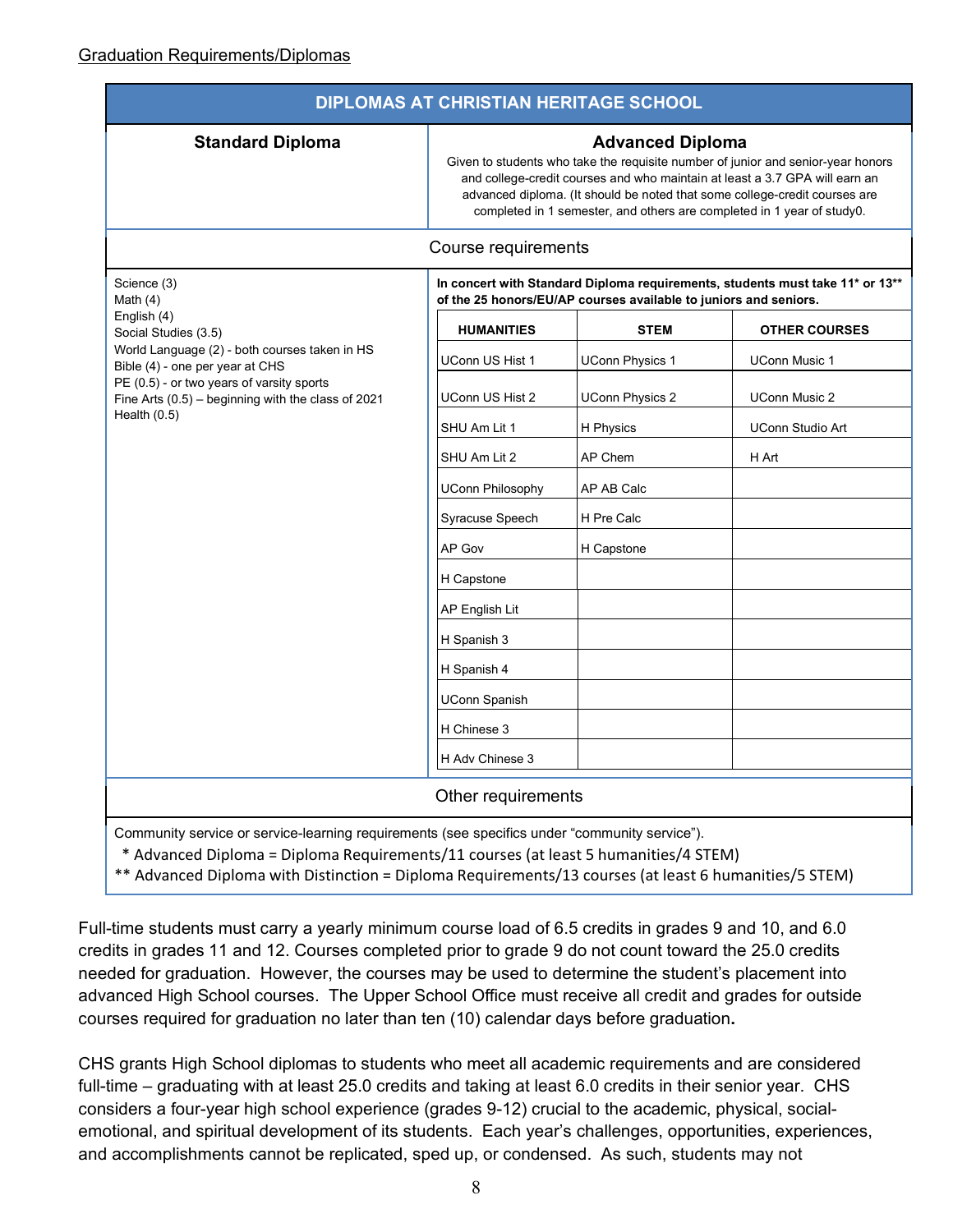"graduate early" regardless of any early accumulation of graduate credits through online courses, transfer credits, or other means.

Students who have not satisfied the requirements for graduation may still participate in the graduation ceremony but only if the student petitions and receives permission from the administration. *Note: All seniors must submit at least one college application.*

# <span id="page-8-0"></span>Homework

- Parents are not to do homework for their students.
- Students should expect, on average, 30 minutes (HS) or 20 minutes (MS) per night per class. Particular assignments may require much more than thirty minutes per night, but those assignments should be given well in advance of due dates, thus allowing for students to work ahead and budget the time they spend over a period of several nights.
- Teachers measure the amount of time that assignments take for students who are focused on doing the work without distractions like music, Facebook, or phones nearby.
- Teachers regularly address with students the nature and scheduling of individual or group assignments.
- Only AP/DC courses may assign homework over Christmas, Easter, or Thanksgiving holidays. AP/DC classes may require up to two hours of work per night.
- All homework assignments should be centrally posted on Google Classroom.
- Whether digital or not, homework postings will be centrally posted, will be reliable and accurate.
- Students should expect at least a one-week notice on any assignment that will in the end equate to more than ten percent of their semester grade.
- Students should expect that no single assignment filling only one spot in the grade book equates to more than 15% of the semester grade.

# <span id="page-8-1"></span>Honor Rolls

# **High Honor Roll Honor Roll**

3.70 or higher weighted grade point average 3.40 or higher weighted grade point average

• Student weighted grade point averages grades are assessed at the end of the semester and annual honor roll qualification is measured based **on the average of those two semesters.**

# <span id="page-8-2"></span>**Honor Society**

National Honor Society (NHS) membership is an option for full-time juniors and seniors who have been in CHS at least two semesters and have a cumulative weighted GPA of 3.75. Students who meet these basic qualifications are then evaluated in the areas of scholarship, leadership, service and Christian character. A committee of faculty and administration then makes the final selection based upon input from other faculty members and from personal observation. New NHS members are inducted annually in a special induction ceremony.

# <span id="page-8-3"></span>Late Work Policy

# High School

The high school division does not have a division-wide late-work policy. Teachers may have different policies regarding points off per day that late-work is turned in.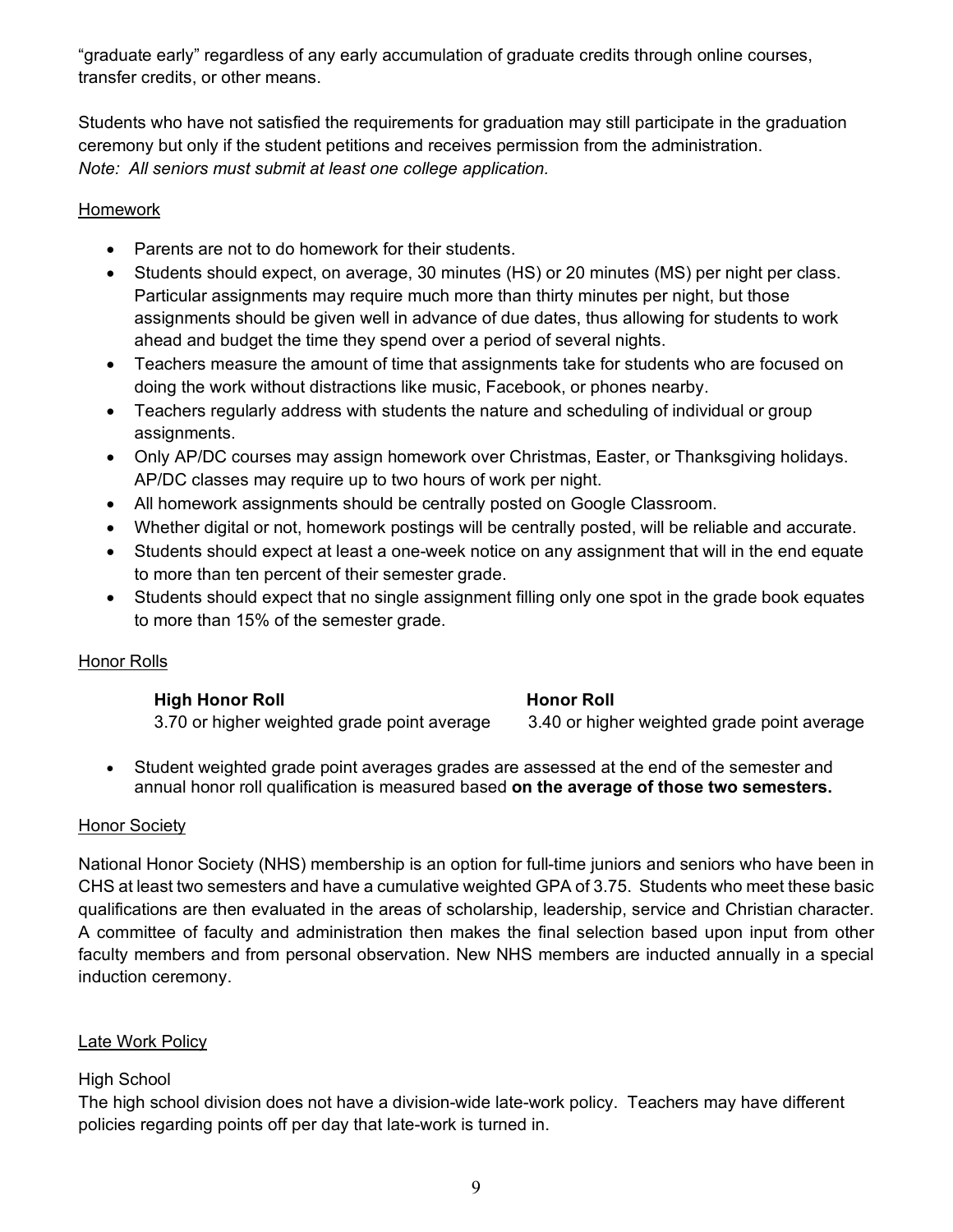Middle School

- Students may turn in assignments one day late with a 10% reduction in the final grade
- Students may turn in assignments two or more days late with a 40% reduction in the final grade
- Students may turn in all late work by the end of the unit to receive partial credit

# <span id="page-9-0"></span>Make-Up Work for Course Failure (Grades 9 – 12)

Upon failing a required course during a school year, a student will be required to make up the course work in an accredited program the following summer. The make-up course must be equivalent to the course failed. All summer courses must be approved by the Upper School Office prior to the student's registration for the course. Proof of completion must be received before the start of the next school year.

# <span id="page-9-1"></span>Make-Up Work for Transfer Students (Grade 10 – 12)

In some instances, transfer students may be required to take outside coursework to meet graduation requirements. In these cases, CHS will reimburse families after the course with a grade of C or higher.

# <span id="page-9-2"></span>Online Coursework

- Classes are only guaranteed to grant credit toward graduation if prior administrative approval is given for such before the class is taken by the enrolled CHS student.
- Up to 2 credits of online courses may count toward the graduation requirement. 1 credit – elective; 1 credit – required core course.
- Grades from online coursework are not counted toward the overall CHS GPA.
- Online courses are not listed on the CHS transcript. Students must provide official transcripts to the Upper School Office within two weeks of course completion.

# <span id="page-9-3"></span>Participation in Extracurricular Activities

The participating student:

- Must be a full-time student who has received special permission from the administration.
- See "attendance" section for details about extracurricular requirements regarding attendance.

# <span id="page-9-4"></span>Philosophy on the Purpose of Grading

The purpose of grading is to describe how well each unique student has achieved specific learning expectations based on evidence gathered from an assignment, assessment, or other demonstrations of learning. Grades are intended to inform parents, students, and others about learning successes and to guide improvements when needed rather than to compare students with one another.

# <span id="page-9-5"></span>Records Request

All requests for records, whether Lower School or Upper School, must first be cleared for release through the CHS Finance Office. This includes both Lower School and Upper School students. Please complete the [Records Request Form](https://www.kingsmen.org/editoruploads/files/School%20Records%20Request%20Form.pdf) and mail or fax it to the address on the bottom of the form.

# <span id="page-9-6"></span>Required Work for Course Completion

To receive credit for course completion at CHS, students must not only receive passing grades in the course, but also sufficiently complete all major assignments that are parts of given courses. For instance, eighth graders and juniors must complete science projects; all English classes require completion of major writing assignments. The term "sufficiently" here means that the work receives a passing mark. Specific departments may use some discretion in the interpretation of what is or is not major, but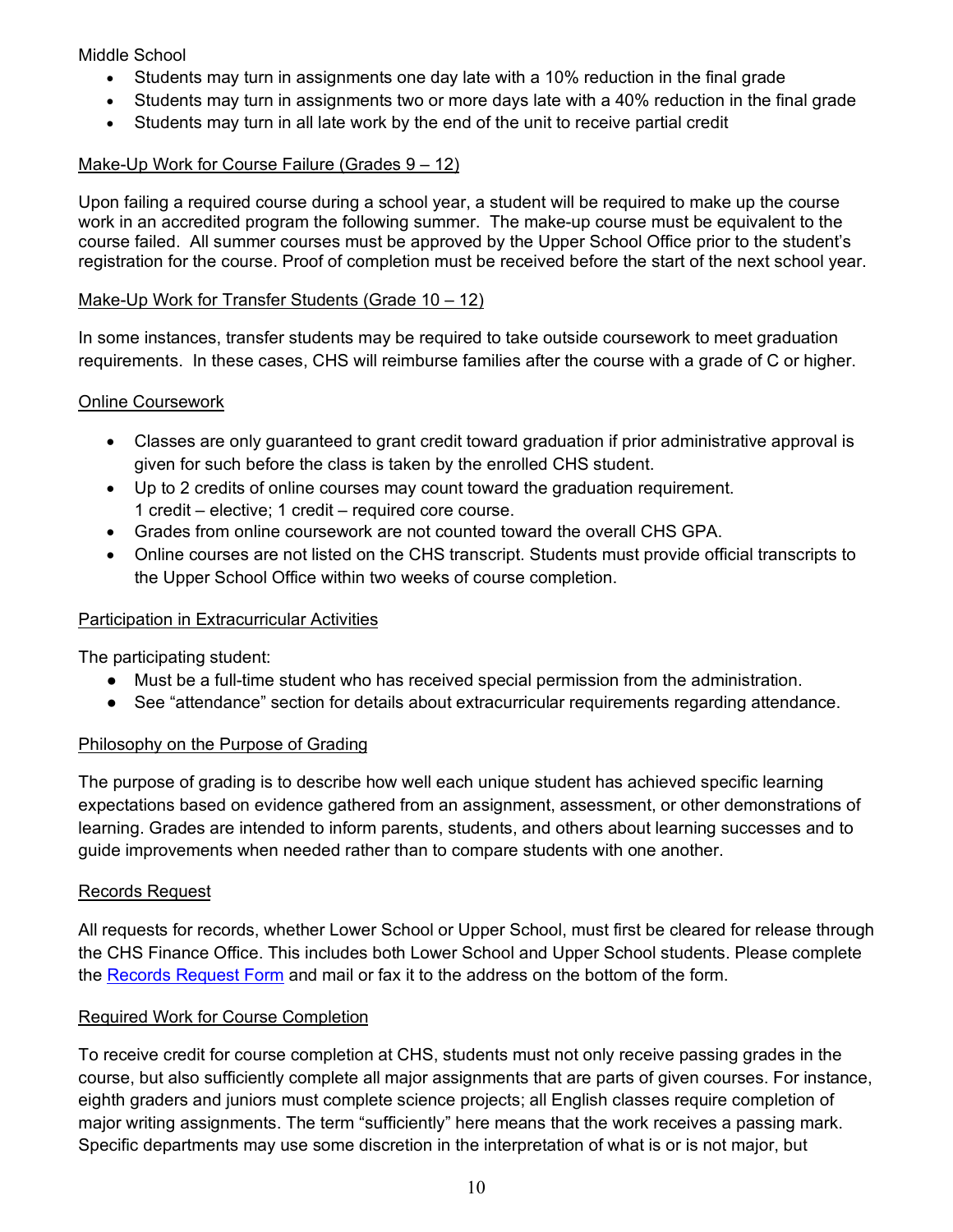generally, major assignments account for at least 10% of the semester grade. While work on such assignments may be completed beyond the end of the semester, work completed at that time does not impact the grade in the course.

# <span id="page-10-0"></span>Student Academic Support (SAS)

<span id="page-10-1"></span>Parents with inquiries about the SAS should contact our Director of Student Academic Services. Parents may consult the school website [for further details.](https://www.kingsmen.org/academics/student-academic-services.cfm)

# **ATTENDANCE**

# <span id="page-10-2"></span>Late Arrival

Students are expected to be in class at 7:45 a.m. each day. Students who arrive late to the first period of the day must report to the Security Desk to sign in. Late arrivals are only counted as excused (ET) if they come with written or in-person parent notification regarding medical appointments.

To encourage punctuality, the following tardiness regulations have been instituted: Punishment for accumulated tardies will result as follows:

- On the 5th tardy Student assigned an after-school detention
- On the 10th tardy Student assigned an after-school detention

Students who repeatedly violate the tardy policy may require a meeting with school administration to address the issue. Any subsequent violations of the late arrival policy may be subjected to a Discipline Committee review.

Note: There will be no reset of the total number of tardies at the beginning of the second semester.

With parent permission students in grades 9 - 12 need not arrive to school for the beginning-of-day study hall. However, such students must still arrive on time for and report directly to their second block classes. On the other hand, if such students are on campus, they are expected to be accountable for their whereabouts, just as they would be expected to be in any other class. Similarly, students may leave school early with written or in-person parent permission when they have end-of-day study halls and check out through the Security Desk.

#### <span id="page-10-3"></span>Tardiness Versus Absence

Whether beginning of day or within school day, tardiness to class becomes absence to class 10 minutes after the class has begun.

# <span id="page-10-4"></span>Absences

Real time attendance reporting is available through the student's FACTS account. Per Connecticut state law, a student is considered truant if a student has accumulated 4 unexcused absences in a month (30 consecutive calendar days) or 10 unexcused absences in one school year.

# <span id="page-10-5"></span>**Excused Absences**

Parents are required to provide appropriate documentation for any student absences. Consecutive days of absence would require written documentation that includes an explanation for each day of absence. Acceptable reasons for absences are only for any of the following reasons:

- a. Student illness
- b. Student's observance of a religious holiday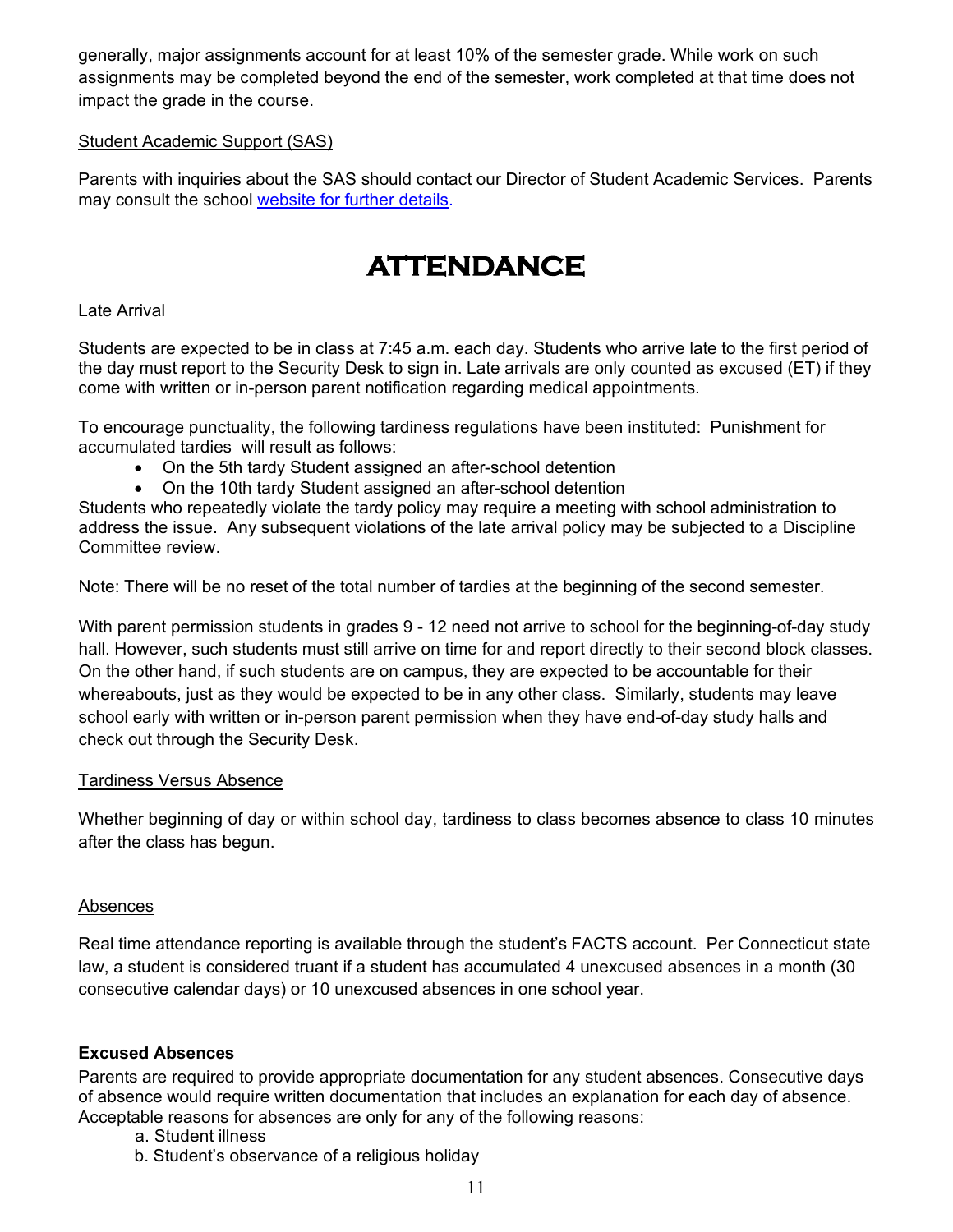- c. A death in the family or other emergency beyond the control of the student or his family
- d. Extraordinary educational opportunities pre-approved by a school administrator
- e. Absence due to the requirement to quarantine.
- f. College visits (up to 4) during the senior year.

### <span id="page-11-0"></span>**Unexcused Absence**

Absences not meeting the above-described definition of excused absences are unexcused absences. CHS tracks both full-day and class-period attendance. Seniors should note that the total number of absences affects potential exam exemption and free periods in all classes.

#### <span id="page-11-1"></span>Arrival to School and Before-school Expectations

Upper School students may enter the building through the main lobby or the Middle School wing. Students may enter the building at 7:20 a.m. (or 8:35 a.m. on Wednesday) and should go to lockers and then directly to class. A faculty member will monitor the hallways. Students should report to class by 7:45 a.m. (9:00 a.m. on Wednesday).

#### <span id="page-11-2"></span>Parental Responsibility for Students Leaving Campus During School Day

All students must have written parental permission to leave campus during school hours and must sign out at the Security Desk before leaving campus. Parents who come to school to pick up a student early should report to the Security Desk. Seniors are permitted to leave campus if they have a note on file in the Upper School Office. Seniors must always sign out and indicate where they are going when they depart from campus. All students who have pre-planned and excused classroom absences should be proactive about communicating with their teachers about the said absence. For information on students leaving school due to illness, please see the ["Illness During the School Day"](#page-12-2) section. In the case of a family emergency, we appreciate receiving information from parents so we can offer support to the student. Counselors are in place to help facilitate coordination with teachers in such cases.

Students in grades 6-8 are not permitted to cross White Plains Road at any time. It is the student's responsibility to check with teachers regarding missed work, and this contact should be made on the day they return from an absence. In general, a student will have as many school days to make up work as they were absent for an illness or emergency; however, students should be prepared to take any previously announced quizzes or tests on the day they return unless direct communication with the teacher guarantees otherwise. ALL absences will be recorded as a part of the student's permanent record.

#### <span id="page-11-3"></span>Pre-Arranged Absences

We strongly encourage families to plan their family trips when school is not in session. Unnecessary travel (vacationing or visiting friends or family), particularly absences contiguous with holidays, should only be scheduled for days when school is not in session. When such absences occur, parents must contact the counselor at least a week in advance. Students may be asked to turn in or complete assessments prior to the absences.

Those in UConn and other college classes taught at CHS must follow external university policies which do not allow students to make up tests and exams except in extreme circumstances. Students who miss a test or exam will automatically receive a zero for that test or exam. A student who is prevented by sickness or other unavoidable causes from attending a scheduled exam or test must apply to the Upper School Principal for an excuse that will authorize the student's instructor to give a makeup. Students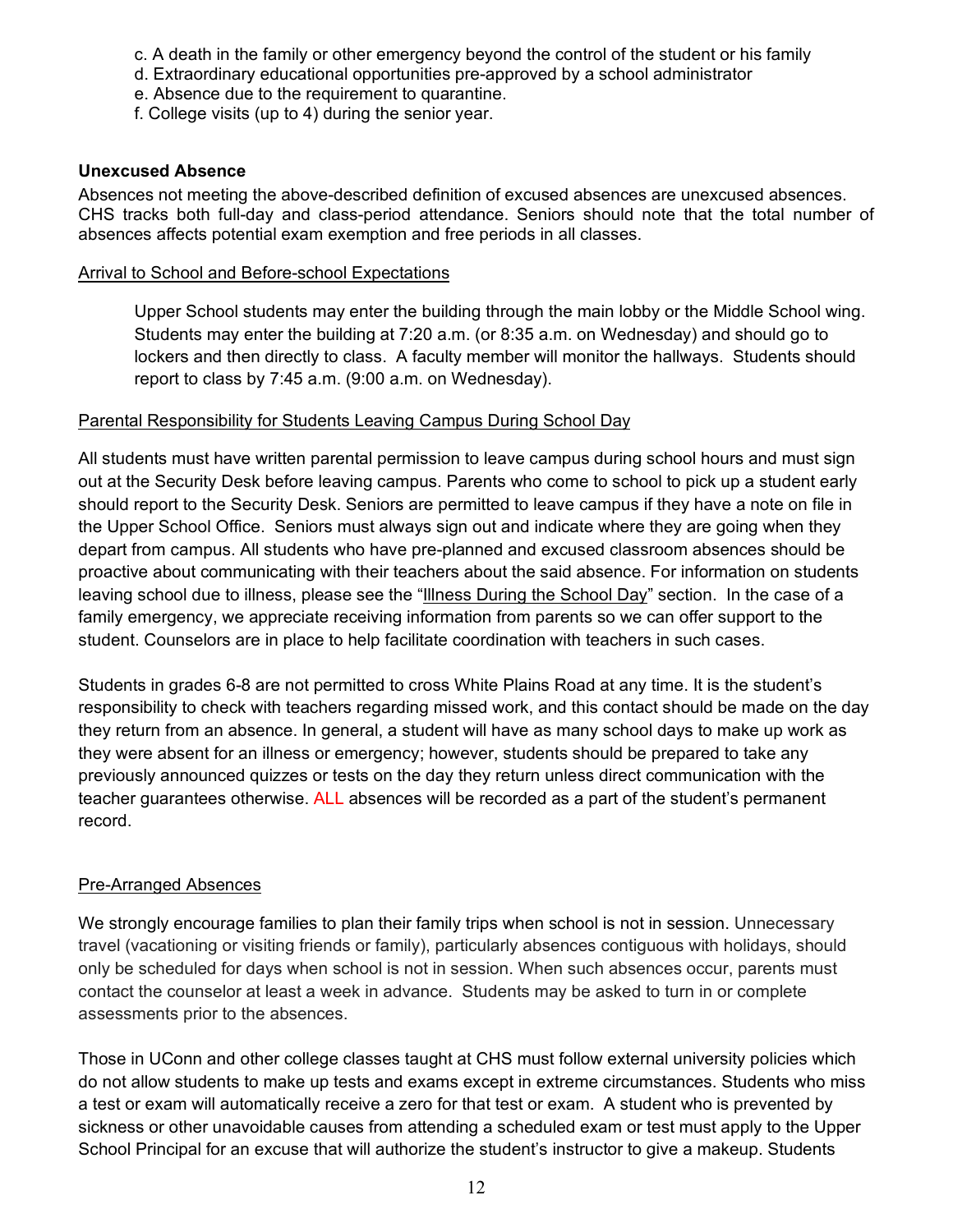should bring documentation related to their absence such as a doctor's note or funeral prayer card when they apply for an excused absence. Students approved for a makeup test or exam will generally be given a different test or exam than the one given to the class previously. Similarly, students who are not present on the day a major assignment is due will have points deducted from that assignment. These students must apply to the Upper School Principal for an excuse that will authorize the student's instructor to remove the late penalty.

# <span id="page-12-0"></span>Assessments While Absent

If students will miss assessments while out, they should proactively make arrangements with the counselor regarding make-up dates for those assessments on their return to school. For such absences students may be granted several make-up work days equal to the time of the school-related absence, i.e. students attending a cross country meet and missing two days of school will be given at least two school days to make up missed work upon return. If any problems or conflicts arise, these should be brought to the attention of the administration prior to the planned absence.

#### <span id="page-12-1"></span>**Homework During Planned Absences**

Students missing classes for school-related activities are expected to turn homework in early or on time so long as, prior to their departure, absent students possess necessary knowledge to complete that homework.

# <span id="page-12-2"></span>Illness and School

In the interest of everyone's health, students should not attend classes within 24 hours of having a fever. During the school day, to be excused from classes for illness, a student must report to the Nurse's Office. Unless it is an emergency, the student should report to class before seeing the nurse in the Nurse's Office and should seek permission to go to the nurse. The school nurse will call parents in the event an early dismissal is necessary for health reasons. If a student leaves school due to illness without approval from the Nurse's Office, the absence will be considered the same as one in which classes were skipped without authorization.

#### <span id="page-12-3"></span>General Make-up Work

When students are absent from school, they are responsible for gathering the make-up work from teachers and completing the assignments. Any work not made up or not excused by the teacher in advance may eventually result in a loss of credit. For each excused (pre-arranged) day of absence, the student will be given one day to make up missed work to receive full credit. If the student is absent for one day, work must be turned in/assessments must be taken on the day the student returns to school. Unless otherwise noted ahead of a given absence, students are required to make up all assignments. Further credit will be lost if work is not completed in a timely manner. Pre-announced assignments are due on the date announced or immediately upon return to school.

When returning after an illness, it is the student's responsibility to arrange for the make-up work with the teacher. The appropriate time to arrange for the make-up work is always on the day of the return to school. If a student does not take the initiative to make up the work at the appropriate time, then the teacher bears no responsibility and records a zero for the work.

Homework and projects are counted as on time at the beginning of the class period within which they are to be submitted. Late grade penalties will begin to be assessed from that point in time.

Tests and Projects: If an absence is unexcused and causes a student to miss a test, the student may not be allowed to retake the test and would in that case receive a reduced grade. Even if absences are excused, any make-up test given will vary from the original in content covered. Students should know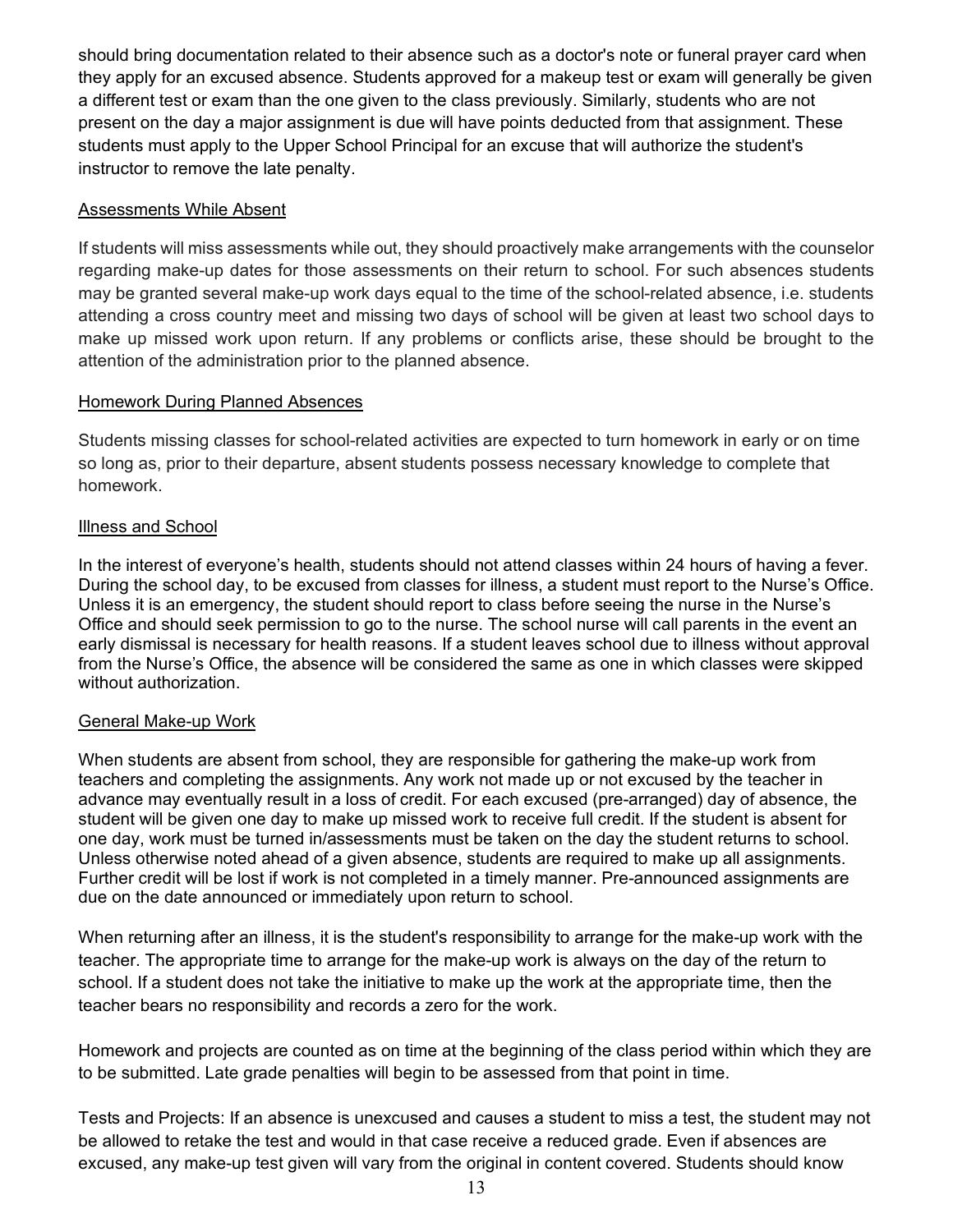test dates and times at least one week in advance and should work very hard to avoid missing tests. If a student is at school during any point during a day in which the student has a test or an assignment due in a class, it is the responsibility of that student to check in with their teacher, turn in the assignment, take the test, or make alternate arrangements on that same day--not doing so may result in loss of credit for the test or assignment.

# <span id="page-13-0"></span>Participation in Extracurricular Activities

The full-time student:

- Must arrive to school before 11:30 a.m. on the day of the event (e.g. a concert or athletic match).
- Must be at school by 7:45 a.m. on the day of overnight trips (ex. athletic training trip) that depart before the end of the school day.
- Who has missed class due to illness should check into school through the Nurse's Office.

# <span id="page-13-1"></span>Skipping Class

It is important that students attend class and other required gatherings to ensure the highest quality of education. Because attendance is so important, students who skip a portion of and/or an entire class or any other required event risk being suspended. Leaving campus during the school day without checking out at the Security Desk results in an automatic suspension.

<span id="page-13-2"></span>Attendance at the chapel or flex period is required of all Upper School students. Skipping chapel or flex period is equivalent to skipping class and is treated in the same way.

# **GENERAL**

# <span id="page-13-3"></span>Books

All school-owned textbooks must have the student's name and the school year (i.e. 2020-2021) clearly printed on the inside cover.

# <span id="page-13-4"></span>Cafeteria

Rules for lunch shifts for students:

- 1. Students are not to sit on the tables or put their feet on tables.
- 2. Students are expected to keep the cafeteria clean.
- 3. Students are encouraged to utilize trays and must remove trays and trash to the designated areas.
- 4. Seniors may take their lunches to the Student Life Center (the "Barn").

The CHS cafeteria is a nut-free zone. Students may not bring outside food that may contain any form of nut products.

# <span id="page-13-5"></span>Community Service

Community service at CHS is considered a part of the curriculum and a valuable piece of the education that we provide. In the High School there is a community service requirement for each semester of study. Details about these requirements are available on the [website.](https://www.kingsmen.org/student-life/light.cfm) Students must complete and submit 10 hours per semester at CHS before receiving a diploma at CHS. Note: Exception will be made for the Spring 2020, Fall 2020, and Spring 2021.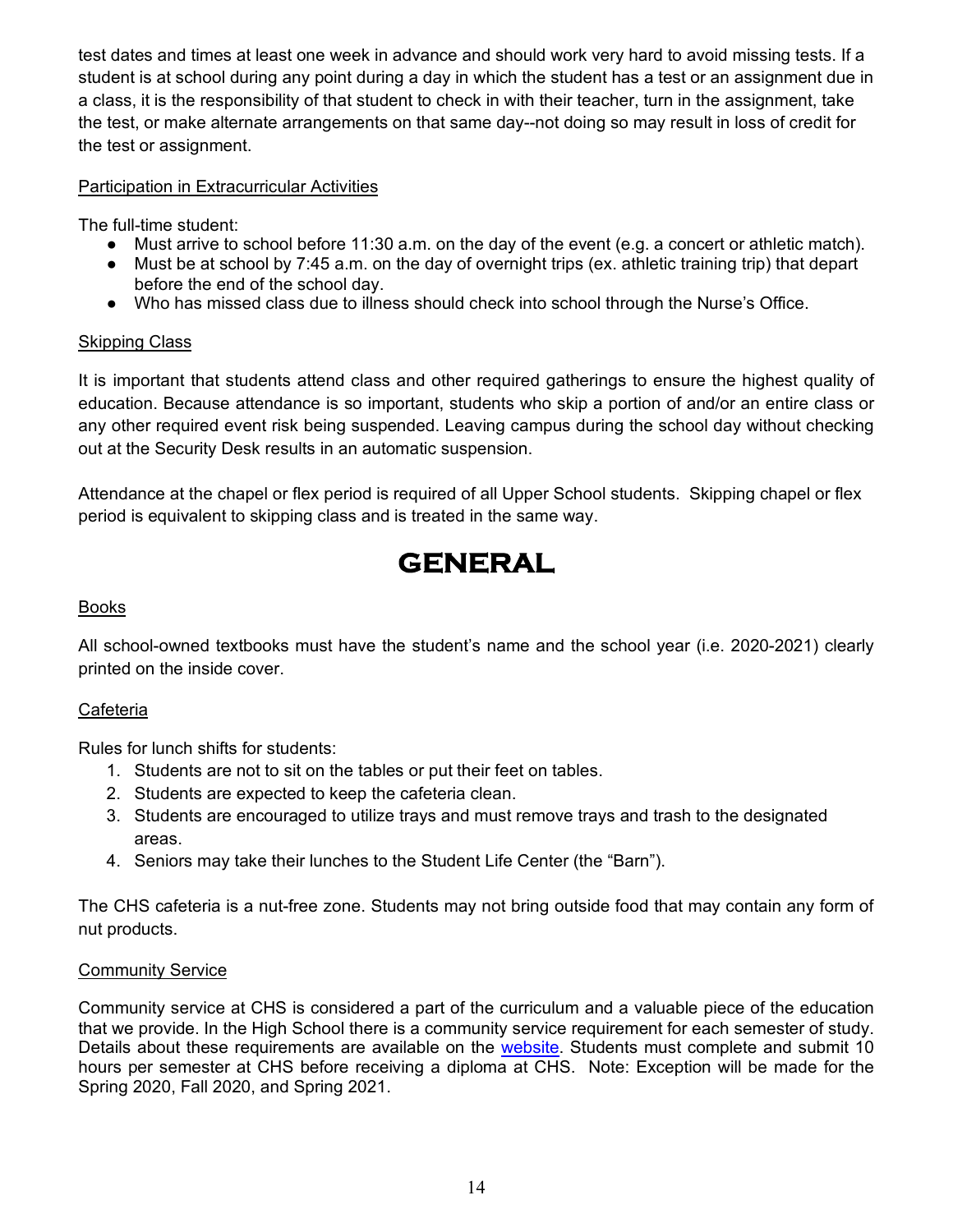# <span id="page-14-0"></span>FACTS (Student Information System)

FACTS is our student information system. Logging into FACTS gives parents and students the ability to view grades, attendance records, and upcoming assignments and has many other helpful features. Login information is provided for parents at Back to School nights and continued support will be available throughout the school year. A link to FACTS is available on the home page of the CHS website a[t](http://www.kingsmen.org/) [www.kingsmen.org.](http://www.kingsmen.org/)

# <span id="page-14-1"></span>Field Trips

Since field trips are planned as an integral part of the curriculum, attendance requirements are the same as for any other class days. Requests for exceptions for unavoidable and important circumstances should be submitted in writing to the Upper School Principal. School guidelines for proper dress and behavior apply to field trips. Electronic equipment is permitted on field trips with specific restrictions as directed. Field trips are included in the school's tuition rates; however, this does not include the senior class trip in the spring, special optional trips like a spring break trip to Europe, or summer mission trips.

# <span id="page-14-2"></span>Food Delivery

Seniors may have food delivered in the Barn and only in the Barn. They should consume that food there. No other students may have food delivered during the regular school day.

# <span id="page-14-3"></span>Immunizations

All CHS students must be up to date with immunizations (per the State of Connecticut guidelines) to attend classes at CHS. Parents can apply for religious and health-related exceptions through the CHS Nurse's Office. Religious exemptions for immunizations will not meet the school's immunization requirement for travel outside the continental United States. Additionally, students with medical exemptions for immunizations will be required to produce written clearance from their family doctor if they wish to travel internationally on a school-related trip. By administrative approval, students who have not been fully immunized may petition to attend an international school trip if at least one of the student's parents participates in the trip. This policy addresses mission trips, Europe trips, student exchanges or any other student experience outside the continental United States.

# <span id="page-14-4"></span>Items Left At Home

Parents may leave items at the Security Desk and Upper School students may pick up items between classes.

# <span id="page-14-5"></span>Library

Upper School Students:

- Most books may be signed out for two weeks and may be renewed.
- A 25-cent fine will be levied for each school day the book is overdue.
- Overdue notices will be sent to both the student and administration.
- If books are not returned, students will not be permitted to check out more books until books are returned.

All Students:

- Magazines are to be used only in the library.
- Should a book be lost or damaged beyond repair, one should let the librarian know. The borrower is responsible for the replacement fee.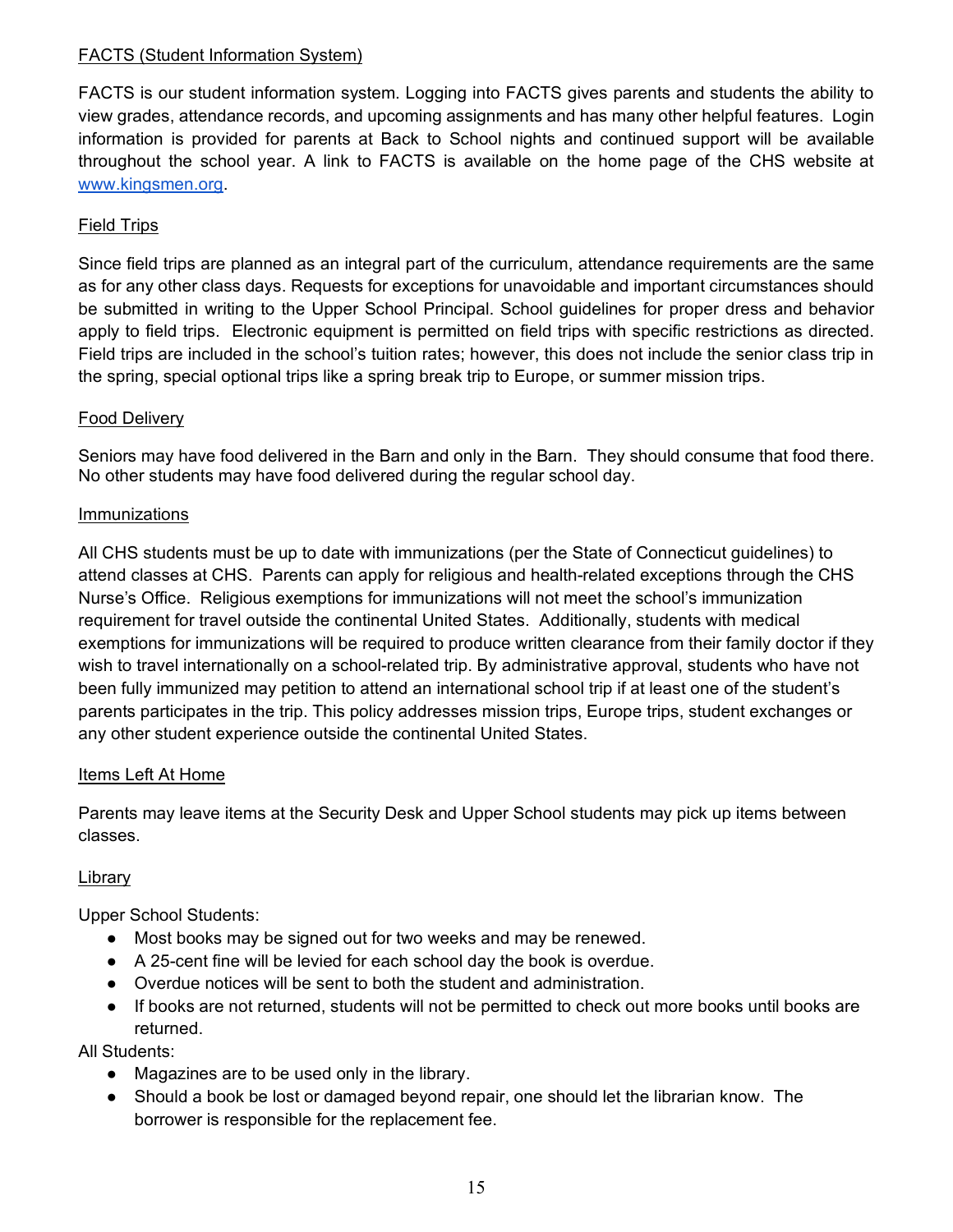Students will not be charged fines for days on which they were absent from school or for days when there is no school.

Students who remove books and other materials from the library that are not to be checked out, or who remove other books without checking them out, may be charged with theft and disciplined accordingly.

# <span id="page-15-0"></span>**Lockers**

School lockers are the property of Christian Heritage School. They are provided to students for the temporary storage of personal belongings and school-related textbooks, supplies, and materials. CHS reserves the right, protected by law, to search lockers and other school property available for student use. School lockers may be inspected in the interest of maintenance, health, and safety. For safety and security reasons, personal belongings should never be left unattended. Students should not bring large sums of money or valuable personal belongings to school.

Lockers are assigned to students in Grades 6-12. Students are expected to keep their lockers neat and clean. No writing on or in lockers is permitted. Tape and stickers are not to be placed in or on locker surfaces. Magnets or sticky tack can be used to attach schedules or photos to the inside of the lockers. Any pictures or posters put up inside should be in keeping with the spiritual goals of the school. CHS is not responsible for student property that is stored in the lockers. Locks are not required but are recommended. Only locks purchased at CHS may be used. The CHS administration reserves the right to remove any pictures, signs, decoration, or other items from the outside of the locker without notification.

#### <span id="page-15-1"></span>Locker Room

Whether it be during or after the school day, students should only be in locker rooms if they are required to be there for physical education classes or to change for sports practices. Locker rooms are not places for students to loiter.

#### <span id="page-15-2"></span>Lost and Found

Articles that are found should be brought to a school office. Students who lose an article should check at the lost and found area located outside of the Cafeteria.

#### <span id="page-15-3"></span>Mask Wearing Guidelines

Students are responsible for bringing their own masks to school and would be required to purchase masks from the school if masks are lost or left at home. Connecticut state guidelines stipulate guidelines for when students are required to wear masks and for when students do not necessarily have to wear masks. Guidelines may change through the school year, and CHS will follow said guidelines at all times.

#### <span id="page-15-4"></span>Parking

Due to limited availability of parking on campus, students may not be allowed to park on campus during the school day. Annual policies will be announced.

#### <span id="page-15-5"></span>**Senior Privileges**

- The senior class may be granted privileges during the school year. Privileges may be granted to all, none, or any number in between and may be revoked when the class or the individual does not meet the standards that merit the privileges granted.
- Seniors may be exempted from taking final exams during the second semester of a non-ECE/AP course if they have a 90 average coming into the exam. Exempt students may not have had more than a total of more than 8 school-day absences and may not have been tardy more than 8 times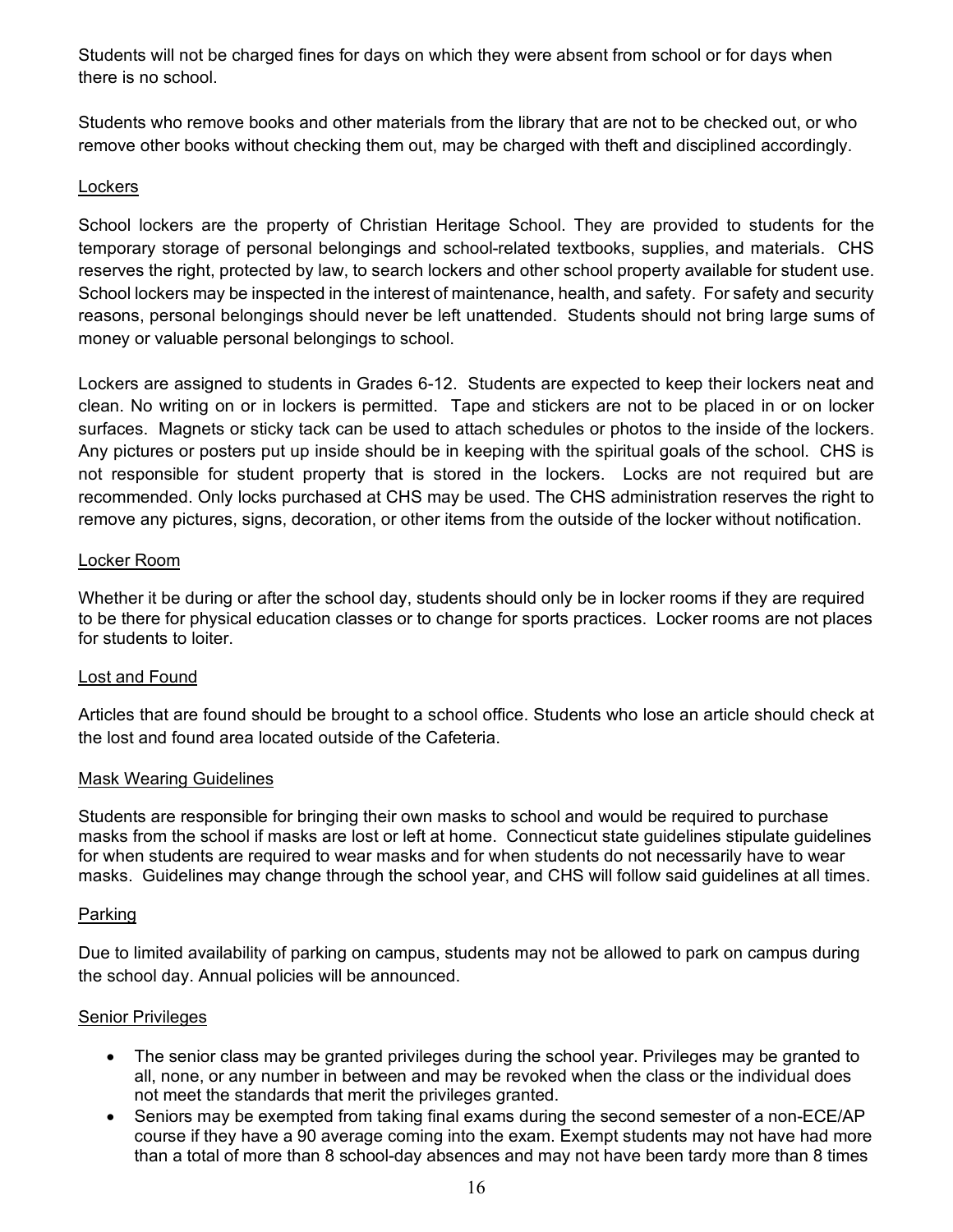to the given class. Students may also be exempted from final exams at the end of one-semester classes. In such classes exempt students may not have had more than a total of more than 4 school-day absences and may not have been tardy more than 4 times to the given class. Seniors may take up to 4 pre-arranged or pre-approved college visit days that do not count against this total.

• Seniors may receive food deliveries to the barn during their free periods. Delivered items may not be shared with other students. Other students may not receive food deliveries on campus without permission from administration.

#### <span id="page-16-0"></span>Snow Days

CHS builds five snow days into the school calendar. These first five snow days in any academic year will not be made up. Upon the sixth snow day, CHS will either reclaim Easter Monday as a school day, or CHS will begin offering Distance Learning Day (teachers send assignments to all K-12 students, to be completed at home) that will count as regular days of school. Distance Learning Days are generally perceived as better options than losing Spring Break days or adding school days to the end of the academic year. In the very rare case that more than eight snow days are called in any academic year, CHS will plan to add school days to the end of the year.

#### <span id="page-16-1"></span>Student Writing

#### <span id="page-16-2"></span>**MLA Standards for all writing assignments**

In an effort to standardize expectations and to eliminate confusion regarding what standards are required in what classrooms, all teachers expect students to use the same formatting guidelines for written assignments. These guidelines can be found on The OWL (online writing lab) at Purdue [\(http://owl.english.purdue.edu/\)](http://owl.english.purdue.edu/).

#### <span id="page-16-3"></span>**Use of TurnItIn.com for all typed writing assignments**

Teachers and students at CHS all have access to Turnitin accounts. Teachers who assign any typed writing assignments will expect students to turn in these assignments through their Turnitin accounts. Turnitin enables students to verify that their work is not plagiarized and allows teachers to grade papers digitally if they so choose.

<span id="page-16-4"></span>Parents and students need to allow ten school days to turn around transcript requests.

#### Winterim

Winterim is a required part of the CHS school year. Daily attendance is taken within each session and is recorded as on regular school days.

Basic policies:

- For a clear understanding of what constitutes an excused/unexcused absence for Winterim, please refer to the Attendance section of the handbook. The same policies hold for Winterim.
- If fees exist for Winterim sessions, those fees cannot generally be refunded based on last-minute absences.
- Winterim classes are not meant to add any academic stress. Courses result in pass/fail grades based on criteria that will be established for each course offered.
- At least 60% of a Winterim course must be attended for a student to achieve a passing mark. Grades in classes are given on a pass/fail basis.
- Students who are absent from the Winterim session will be required to engage in coursework that is commensurate with that which they miss.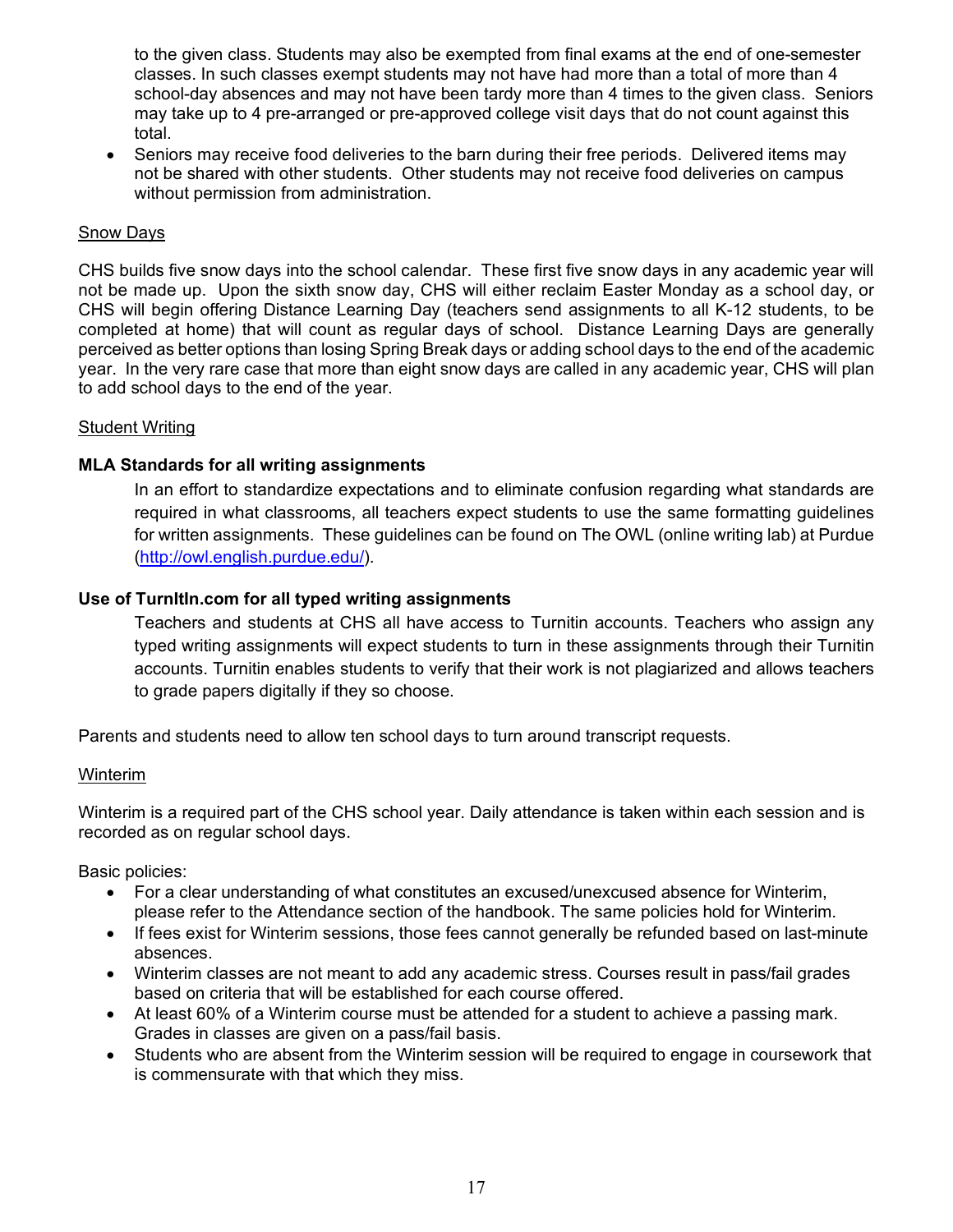# **CONDUCT**

<span id="page-17-0"></span>CHS places a great deal of emphasis upon spiritual matters because of our belief in biblical truth and teachings. The following are guidelines for behavior at Christian Heritage School.

- An attitude of respect for those in authority and a spirit of cooperation are to be maintained by all students. Insubordination, persistent noncompliance, or open defiance of the authority of any administrator, teacher, or person assigned to supervise the student, including verbal abuse, will not be tolerated. Discipline may include detention, suspension, or expulsion review.
- Students will be considerate and respectful of other students and adults. Students are always expected to show good manners. Students are to walk in the halls, use a reasonable tone of voice, and exhibit orderly behavior.

Continual reoccurrence of given misbehaviors may result in CHS's requirement of student withdrawal.

# <span id="page-17-1"></span>Alcohol, Controlled, and Non-Controlled Substances

Alcohol, controlled, and non-controlled substances, as defined by Connecticut law, may not be possessed, used, sold, distributed, or brought onto school property (including buses) or to any school activities on or off campus. Students may not be under the influence of any illegal drug at any time, including non-school hours, and may not carry or distribute drug paraphernalia.

- Students who violate these regulations and are using, in possession of, or under the influence of alcohol or other controlled drugs may receive immediate suspension and an expulsion review. Students who violate these regulations may also be required to participate in assessment and supportive services beyond any disciplinary action. Intervention, monitoring, and/or referral will follow identification of the drug or alcohol-involved student to the appropriate agency or counselor.
- Sale or distribution of alcohol or drugs will result in an immediate suspension and a recommendation for expulsion. The school will notify the appropriate law enforcement agency of the alleged sale or distribution.
- All medications, whether prescription or non-prescription, must be taken to the Nurse's Office and held there during the school day. Students are not to be in possession of medication of any sort while at school.

# <span id="page-17-2"></span>Chewing Gum

Teachers have the authority to prohibit gum chewing in their classrooms. Gum must be disposed of properly in a trash container.

#### <span id="page-17-3"></span>Criminal Behavior

Criminal behavior on or off campus will result in immediate suspension and an expulsion review.

#### <span id="page-17-4"></span>Phones and Electronic Devices

Students are not to misuse the school's computers or violate the school's internet policies. All students and parents must sign an Acceptable Use Policy regarding computer usage in order to access school computers.

# **High School**

• **Computer usage** – Personal computers or internet connected devices may only be used with permission and must be easily visible to the supervising faculty or staff member. Restrictions on use may be made at the discretion of the administration including type of access and location of use.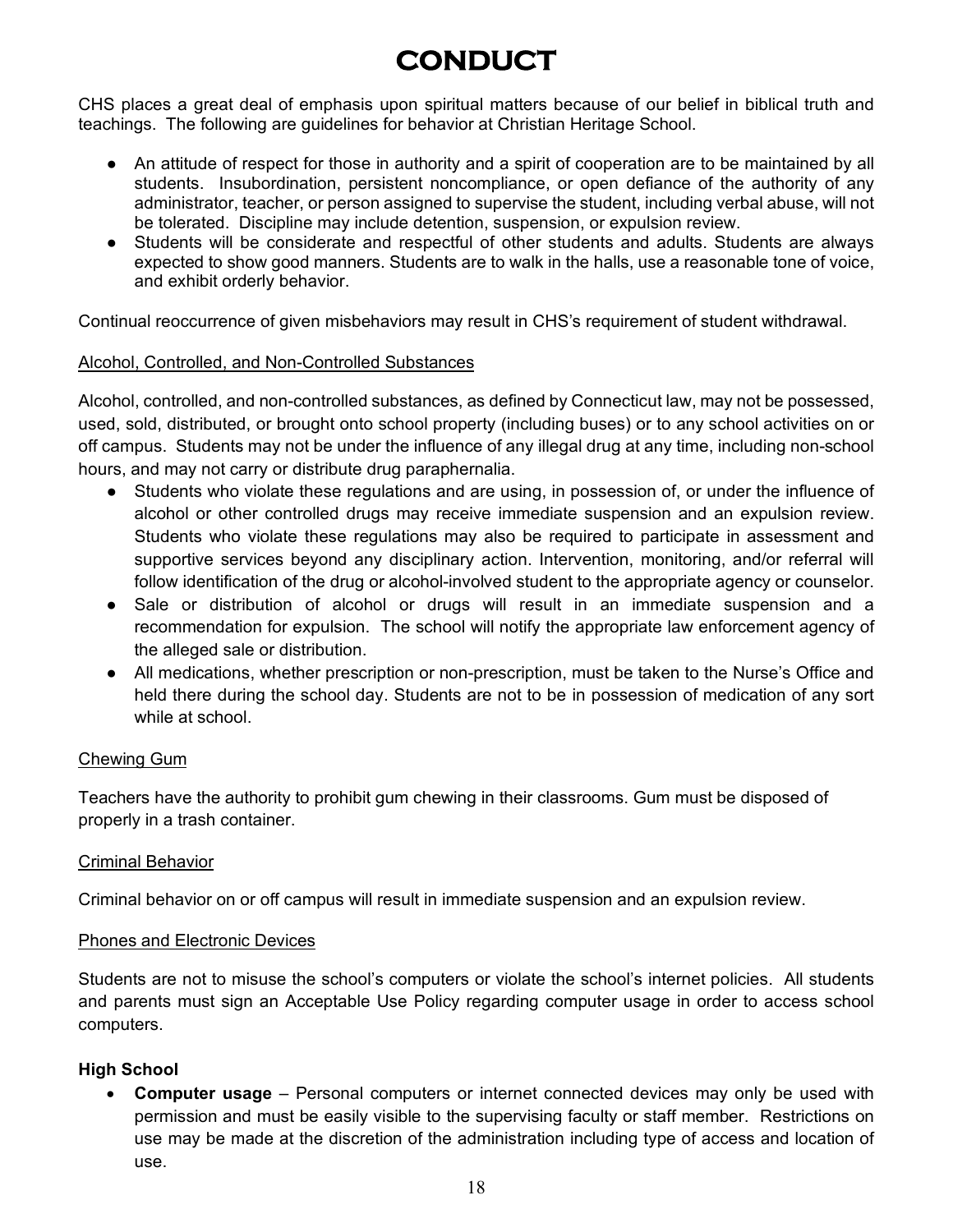- **Phone usage in classroom** Students must have expressed and explicit permission of the classroom leader to use phones. Unless the classroom leader gives permission in advance, phones should not be seen, heard, or used.
- **Phone usage during classroom assessments** Phones seen, heard, or used during assessments in class will be confiscated and the student may receive a "0" on any test or assessment in progress.
- **Phone usage in common areas** In common areas, between 7:45 a.m. and 2:35 p.m., students may use phones, but only to text or to makes calls. In these areas students may not use headphones or earbuds.
- **Senior Privileges do not affect any of the above policies.**

# **Middle School**

- **Phone and smart watch usage –** Phones and smart watches may not be used during the school day. Students must turn off their devices and put them away during the school day.
- **First Offense –** Phone or smart watch will be taken by staff member. Student will need to pick up their device at the end of the day in the Upper School office.
- **Future Offenses –** In addition to the protocol above, students will be assigned detentions or suspensions. Please see "Middle School Discipline Chart" on page 24.

# <span id="page-18-0"></span>Ethical Academic Conduct and Cheating

All work submitted by a student should be a true reflection of his/her effort and ability. If the work that is submitted to a teacher is not, then the student has violated this policy.

Cheating is considered the practice of misrepresenting the work a student does by obtaining work done by someone else and submitting that work as the student's own; or having prior access to specific questions that a student will be held accountable for on a test, exam, quiz, daily assignment, or project. This definition also includes a student that helps another student in either of the above circumstances unless permission by the teacher has been given.

Acts of cheating include, but are not limited to, the following:

- Claiming credit for work that is not the product of a student's own honest effort,
- Gaining unwarranted access to materials or information so that credit may be dishonestly claimed by others,
- Surreptitiously using or hiding materials for information,
- Plagiarism (copying anything without giving credit to the original source),
- Using old tests, exams, quizzes, projects or answer keys to copy or memorize specific questions and answers,
- Using study aids not permitted by the classroom teacher,
- Providing information to, or seeking information from, another student regarding the material that is on a test, exam, quiz, or project,
- Submitting schoolwork that does not reflect a student's own work, to include homework, papers, or projects downloaded from the internet,
- Forging notes or parent's signatures or altering grade reports,
- Knowledge of or tolerating any of the above. Any behavior which can be defined as cheating  $$ represents a violation of mutual trust and respect essential to the educational process at Christian Heritage School.

Students who cheat will be subject to the following policy. Cheating incidents are cumulative through grades 6-8 and then again in grades 9-12.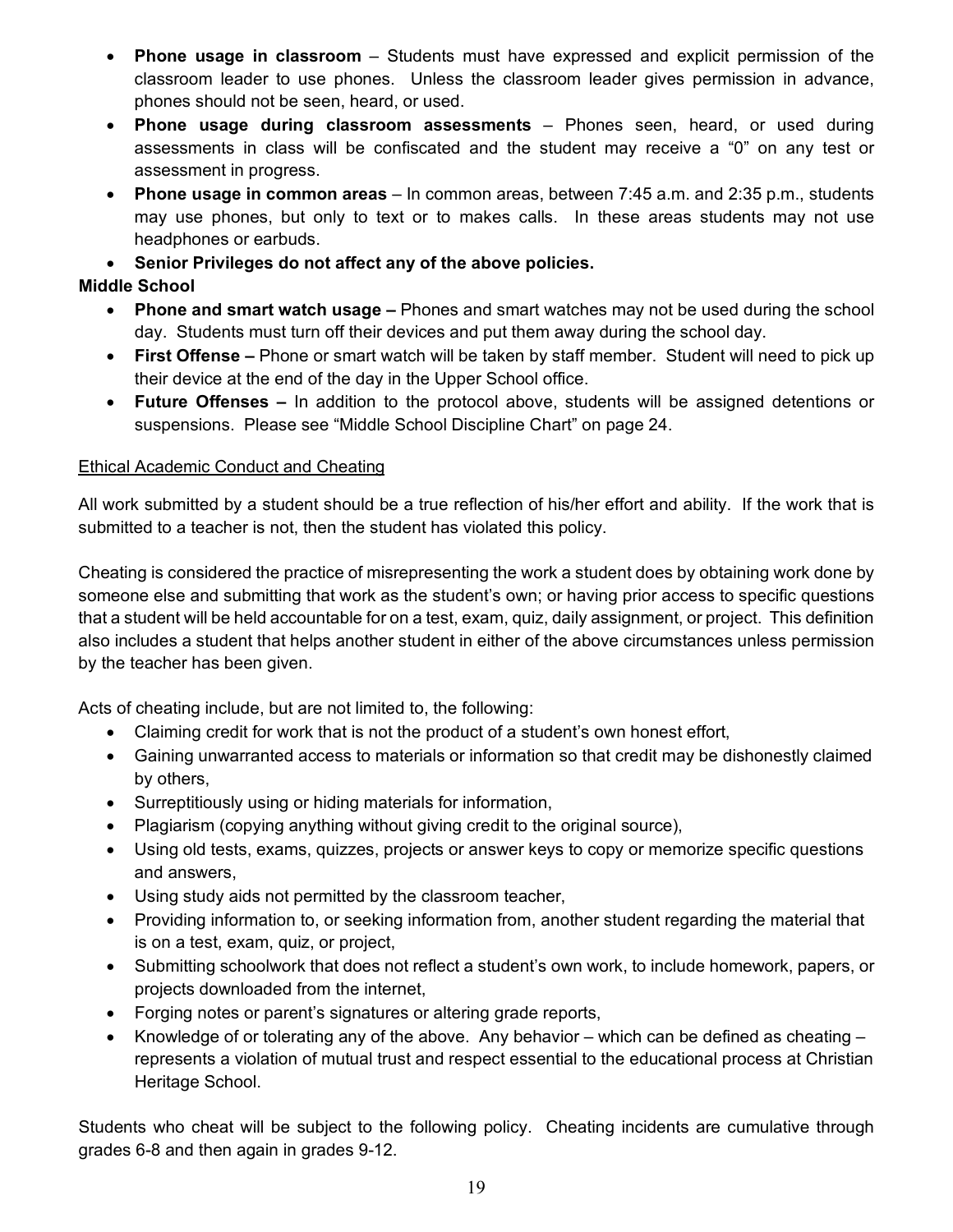- **1.** The first time a student is caught cheating, the classroom teacher will notify the parents, a zero will be given for the work, a detention will be given, and a letter is placed in the student's file.
- **2.** The second time a student is caught cheating, the parents will be called by the administration, a zero will be given for the work, and a one-day suspension will be assigned. The student will also be placed on probation and a letter will be placed in the student's file.
- **3.** The third time a student is caught cheating, the parents will be called by the administration, a zero will be given for the work, a one-day suspension will be assigned, a letter will be placed in the student's file, and the student will be placed on a higher level of probation. Expulsion review will be initiated.

Tests are the property of the classroom teacher and Christian Heritage School and are to be considered as such when issues concerning their possession and use are brought up. However, if a teacher returns a test to a student and does not require that the test be returned back to the teacher, that test then becomes the property of the student.

# <span id="page-19-0"></span>**Fighting**

Fighting or the use of physical force against another person that is not reasonably necessary for selfdefense is prohibited and may result in a suspension. All parties involved in fights are subject to suspension. Subsequent offenses may result in an expulsion review. In addition to the school consequences, alleged criminal infractions will be reported to the police or other officials by the school administration.

# <span id="page-19-1"></span>Harassment, Bullying, or Hazing

Regardless of where the behavior occurs, harassment, bullying and hazing are not acceptable behaviors for CHS students. Harassment is defined as creating an unpleasant or hostile situation by uninvited or unwelcome physical contact or communication. This policy includes communication which is oral, digital, or in form of pictures. Any unwanted sexual or other behavior that places formal or informal power over another will not be tolerated. Racially derogatory or discriminatory remarks or gestures, whether intentionally meant for harm or not, will not be tolerated. When it is determined that any of these things have occurred, parents of offended and offending parties will be contacted. Mediation and resolution is a primary goal for the children and the school. Disciplinary actions may include attempt to resolve the conflict, detention, suspension, probation, loss of privilege, and even expulsion.

At the sole discretion of the school administration, some cases of harassment, bullying, or hazing could be referred to the local police or to the state's Department of Children and Families. Students who believe they are being hazed or harassed or who have witnessed cases of such behavior should report verbally or in writing to a teacher or member of the administration; this may occur either directly or with the assistance of parents. The school administration reserves the right to respond even if an incident takes place off campus or during non-school hours. Harassment, bullying, and hazing can exist in varying forms and to varying degrees. Hence, the CHS disciplinary response will be determined at the sole discretion of the school administration and will be dependent on the specific circumstances of any individual case.

#### <span id="page-19-2"></span>Property Damage

Students must respect school property and other students' property. Any damage to school property is the responsibility of the student and the student's family.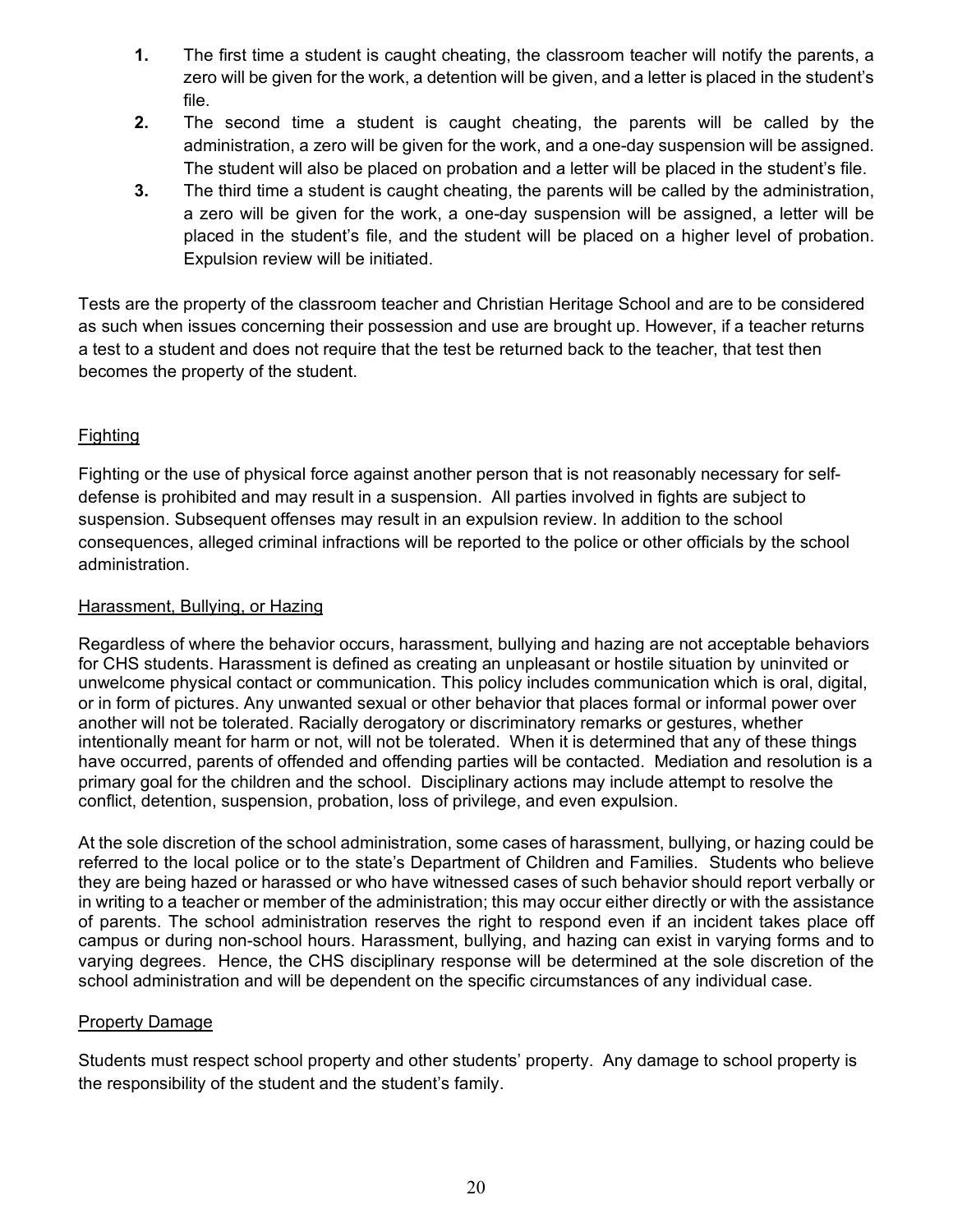# <span id="page-20-0"></span>Sexual Purity

Christian Heritage School's aim is to be in partnership with parents in order to help students live lives that are representative of the life and teachings of Jesus Christ. On occasion, the beliefs within a particular home may be contradictory to the lifestyle of a Christian as described in the Bible that is endorsed by the school, particularly in the area of sexuality. Thus, it is important for the school to communicate clearly its beliefs and convictions in this area. While the school aims at reconciliation of differences where they occur, it is possible for differences between school and home, and held convictions in this area, to persist and to be seemingly irreconcilable. In the case that a student's or family's actions are perceived to directly undermine the school's stated position, the school reserves the right, within its sole discretion, to refuse admission of an applicant or to discontinue enrollment of a student. It is important to note that this is true of any issue wherein a student or family engages in active disregard for or opposition to the school's policies. This should not be confused, however, with students or families being in disagreement with the school's policies. Christian Heritage School desires to be a place where respectful dialogue and civil disagreement is encouraged.

The following is a set of beliefs and convictions drawn from the Christian Scriptures that are, in turn, taught in CHS curricular and extra-curricular programs and are used as a primer in decision making for the school as an institution in this area. The Scriptures have much to say about sexual behavior, from the beautiful affirmations of the Song of Songs to the clear prohibitions found throughout the Bible (e.g., Rom. 13:13- 14; 1 Cor. 5:1-2; 6:9-10, 15-18; Gal. 5:16-21; 1 Thess. 4:3-8).

- 1. Homosexuality: Every reference to homosexual behavior in both the Old Testament and the New Testament is noted to be sin (Gen. 19:4-11;1 Pet. 2:6-7; Jude 7; Lev. 18:22; 20:13; Judges 19:22-25; Rom. 1:24-27; 1 Cor. 6:9-11). CHS will teach that homosexual behavior is sin.
- 2. Gender: We believe that the gender of each student is reflective of the wonderful, immutable creation of God; each person, created male and female, (Genesis 1:26-27). The school's belief in the importance of this binary understanding of gender as expressed in Scripture, compels it to oblige each student to present as a member of the gender of their birth \* while enrolled as a student at Christian Heritage School. This includes but is not limited to activities involving dates to Christian Heritage School functions such as dances or banquets, bathroom use, and general patterns of dress appropriate for males and females.
- 3. Marriage: We believe that marriage is a covenant relationship created by God for a man and a woman. Sexual intimacy is a gift from God and has its proper place only within the context of monogamous, heterosexual marriage. (Genesis 2:24, Matthew 5:28, Hebrews 13:4, I Thessalonians 4:3-5). Homosexual marriage thus represents a departure from the biblical definition.

#### **Important Note:**

As school beliefs in the areas of homosexuality, gender identity, and marriage are presented, it is important to note that while the school holds firmly to the understanding of biblical truth that homosexual behavior is sin – and thus not a proper or condoned expression of sexuality – it does not hold that simply having feelings of same-sex attraction is itself sin. Therefore, in cases where students acknowledge a tension between said personal attractions and the biblical mandate of proper sexual expression between a man and a woman, the student should expect understanding, support, and guidance to be offered by the school. The same is true for a student dealing with issues surrounding gender identity. Operating in grace, understanding, and love is the desired posture of relationship between the school and students.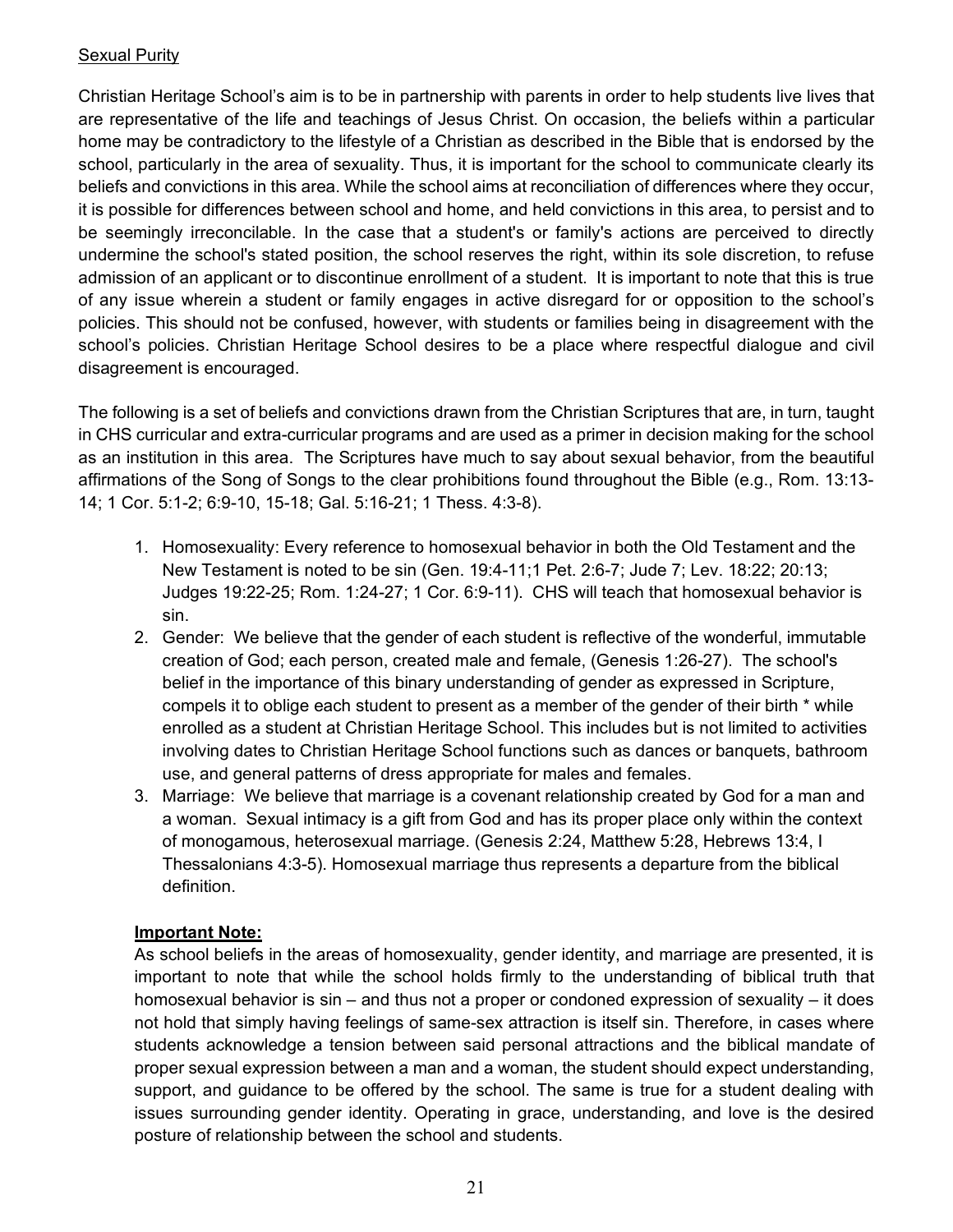*\*While we believe firmly that it is the general pattern of human development to have gender be clear and biologically determinable at birth, we also recognize that in certain rare cases children are born with some measure of gender ambiguity which transcend normal binary understanding of the sexes. In such rare biological cases, it would be the school's desire to support and work with parents and children.*

Christian Heritage School retains the right to refuse enrollment to, or to expel, any student who engages in sexual immorality, including any student who professes to be homosexual/bisexual or is a practicing homosexual/bisexual, as well as any student who supports or otherwise promotes such practices (Leviticus 20:13, Romans 1:27).

Public displays of affection are prohibited while on campus and at any school sponsored activity or event.

Children are gifts from God, so we want to be clear in our dealing with pregnant students that we are not confusing the immoral act with the value of the child (Psalm 119:13; Psalm 127:3-4). We believe in the sanctity of life for both mother and child. Therefore, our Christian community is called to offer genuine support to those students who are facing the prospect of pregnancy and parenthood at such a young age.

We also recognize the tension created by the fact that parenthood is designed for adults and our high school classrooms are designed for adolescents. Therefore, the following guidelines will be followed in such cases:

- 1. Pregnancy cases will be evaluated on a case-by-case basis for the involved female and male.
- 2. Student pregnancy will result in a modified academic program (off campus) for both the pregnant young lady and the father of the child. This alternative program will commence at the time of the pregnancy notification and will continue until at least the end of the semester in which the child is born. The new mother and father may then petition the high school office for re-enrollment in regular classes for the beginning of the next full semester after the birth of the child.
- 3. Counseling and support will be available for the students to assist them in the completion of their high school diploma. The counseling will include assistance with individualized academic help, college guidance, and the identification of available resources.
- 4. If the student(s) enter the modified academic program (leading toward graduation from Christian Heritage School), they will be required to participate in professional counseling (mutually agreed upon between the parents and the school). They will also select a member of the school faculty or staff to serve as their advocate through graduation, and will meet with this advocate at least every other week throughout their enrollment at CHS.
- 5. The students will agree to remain under the authority of their parents through graduation.

If the above guidelines do not or could not result in reconciliation, then the student(s) may be dismissed from the school.

#### <span id="page-21-0"></span>Tobacco, e-Cigarettes, and Vaping

Students using or in possession of any tobacco or e-cigarette products, and students engaged in vaping, may be suspended for up to three (3) days. A second offense will result in an explusion review by the administration.

#### <span id="page-21-1"></span>Weapons

Students are prohibited from the possession of weapons at any time on campus, and at any school-related functions off campus. Weapons include but are not limited to guns, knives (including pocket knives, switchblades, etc.), box cutters, and bombs or explosive materials. Weapon facsimiles, such as BB guns, Airsoft™ guns, or paintball guns are also prohibited. Violation of this policy will result in immediate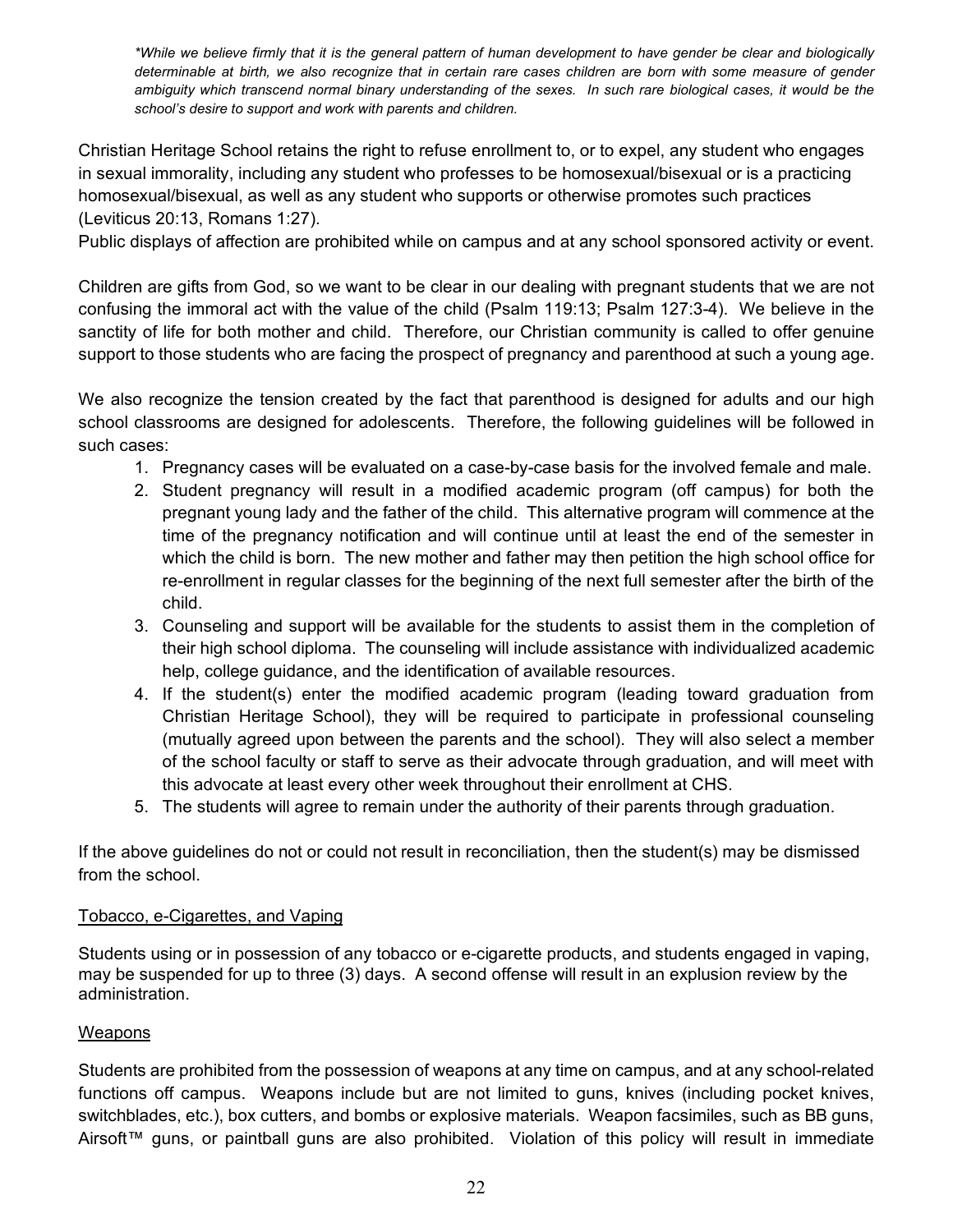<span id="page-22-0"></span>suspension and an expulsion review. In addition, toy guns, knives, and other such items should remain at home.

# **DISCIPLINARY ACTIONS**

#### <span id="page-22-1"></span>Discipline, Communication and Confidentiality

The Christian Heritage School community, in general, has a vested interest in student issues including major disciplinary decisions. Often, no information or wrong information compounds communication challenges and results in an unsettled school atmosphere. Therefore, whenever a specific major disciplinary issue and consequence can be communicated, Christian Heritage will do so with the highest degree of care, concern, and professionalism, and only to employees impacted by a discipline decision, i.e. – a teacher or coach of the disciplined student.

There are other times, however, where FERPA or "right to know" may come into play. In such situations, principles of professionalism, confidentiality and family rights will supersede the general community's right/desire to know. At no time will a discipline decision of a student be shared with another family.

#### <span id="page-22-2"></span>Discipline Committee

A standing committee composed of division employees will exist to provide counsel to the division principal regarding matters of sever offenses and/or major discipline. The committees will be chaired by the principal who will also be responsible for communicating with the parents about the issue. The committee will convene to review the offense and make a recommendation to the principal as to specific consequences appropriate for the offense. Discipline decisions may consider historical precedent, impact to the school community, and past behavior of the student(s) involved. The division principal makes the final determination of the appropriate discipline. If dismissal from school is considered, the Head of School will be the final determiner. Appeals of the decision may be made to the Head of School.

The Committee may use, but is not limited to, the following corrective discipline: Lunch Detention for minor offenses After School Detention for minor offenses or at the school's discretion In School Separation as determined by the discipline committee Out of School Suspension as determined by the discipline committee Expulsion Review as determined by the Head of School

When appropriate, restorative opportunities will be afforded the parties involved in conjunction with the principal or school counselors.

#### <span id="page-22-3"></span>Detention and Extended Detention

In-school detention may be assigned during students' non-scheduled time. After-school detention is held at the end of the school day in an assigned classroom for a time determined by the administration. Students who violate any school rule may be assigned to after-school detention by either the administration or a teacher. Work or extracurricular activities are not acceptable excuses for nonattendance in these detention assignments. Non-attendance or failure to follow detention rules at detention is cause for further discipline.

Families will be billed \$10 per hour that students are assigned detention. The school is required to place a proctor in charge of managing detention hours. The money that is collected is for the sake of paying that individual for his/her time. Such fees will be billed directly through SmartTuition.

Extended detention has been established as a consequence for repeated behaviors of truancy, missing assigned detention, etc. Rules of conduct during these detentions are the same as for other detentions.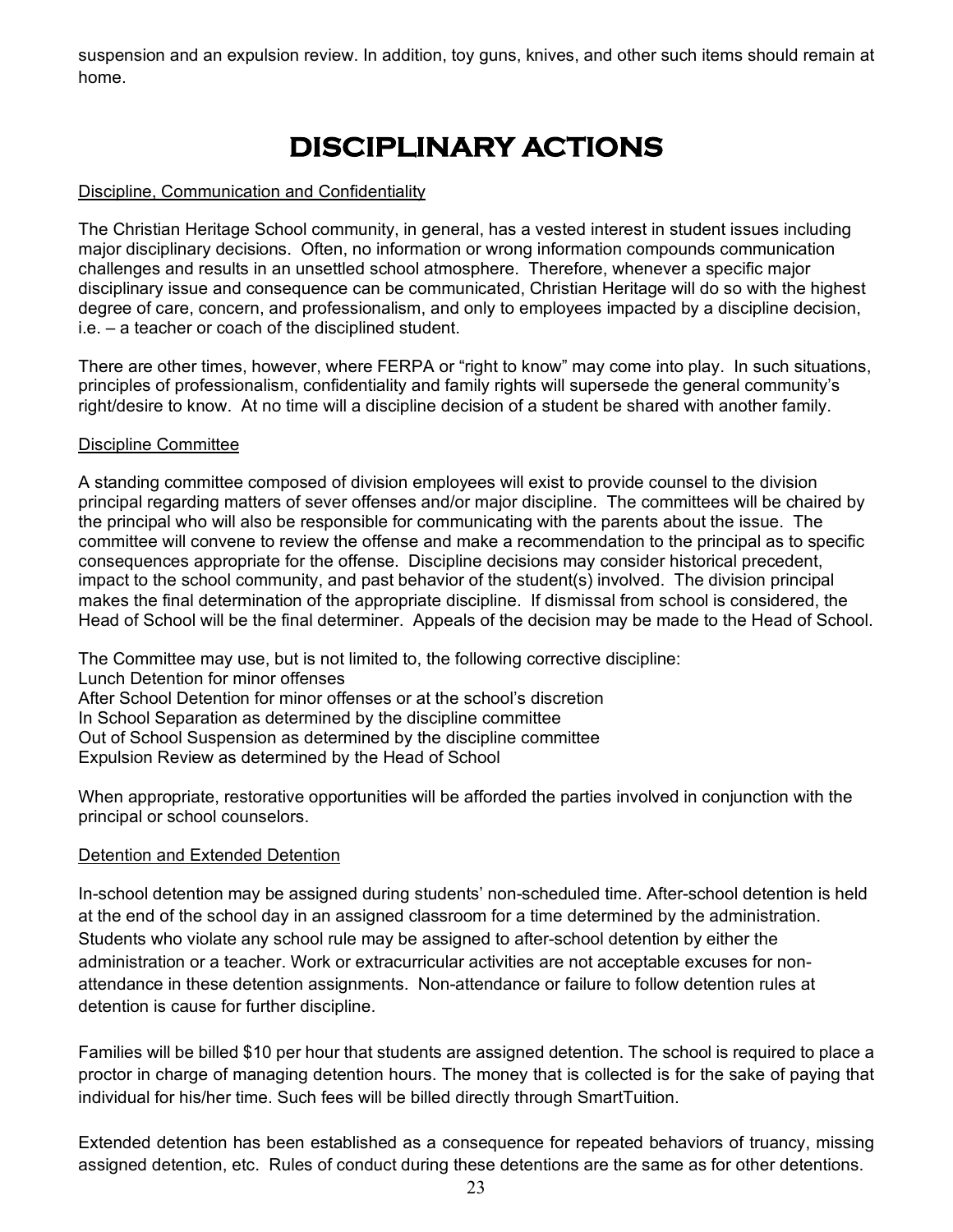- Students will be given assignment regarding when to arrive and are responsible for speaking with the proctor, prior to the detention, about inability to be at assigned detention
- No late entries or early dismissals will be allowed
- No food, beverages, or electronic devices are allowed
- Students will comply with the supervisor's directions and posted guidelines
- Students may not work on school work

Middle School Discipline Chart

- Step  $1 -$  Warning
- Step  $2$  Lunch detention  $(3)$
- Step 3 After-School detention (3)
- Step 4 Parent contact with counselor and/or Principal / Discipline Committee Review

Subsequent needs for disciplinary actions will be reviewed by the Discipline Committee.

# <span id="page-23-0"></span>**Suspension**

Suspension is the removal of a student from all school activities by an authorized member of the administrative staff for a specific and limited amount of time. The student shall be given the opportunity to make up work missed during the suspension period. Parents will be notified of all suspensions per policy and may be asked to confer with the administrator before and after suspension regarding conditions for readmission. A record of a student's suspension will be placed in the cumulative educational record. This notice will be removed from the permanent educational record when the student graduates from High School or is promoted from grade 8 to grade 9. The administration will determine, in consult with parents, whether this suspension is in school or out of school.

# <span id="page-23-1"></span>Removal From School

CHS retains the right to immediately remove a student for an appropriate period of time for a significant violation of school policy or guidelines. Grounds for removal might be a pattern of discipline problems or a single significant violation or a situation that involves the safety of others. Upon receipt of a notice of removal, parents have five (5) days to initiate a review. A review will begin upon receipt of a written request to the Head of School.

Note: A student who has a discipline record or engages in behavior judged to be extreme may face more severe sanctions up to and including expulsion.

The faculty and administration uses policy, practice, professional knowledge, experience, and discretion when making disciplinary decisions. It is the right of the administration to determine the degree of consequence in each case within the school policy. Our expectation is that the students will behave with respect, responsibility, and thoughtfulness. As the Lord's model for discipline in Hebrews 12 reminds us, the result of discipline should be to reflect on the behavior, examine its consequences and ultimately cause us to grow spiritually, drawing into closer relationship with the Lord. It is our hope that when faced with decisions that could result in harmful or negative consequences, students will be aware of the possible impact and will then act in a way that will bring honor and glory to Christ.

# **DRESS CODE**

<span id="page-23-2"></span>**Polo Shirts –** short or long sleeve

• Single-colored white, navy blue, gray or black – button front with collar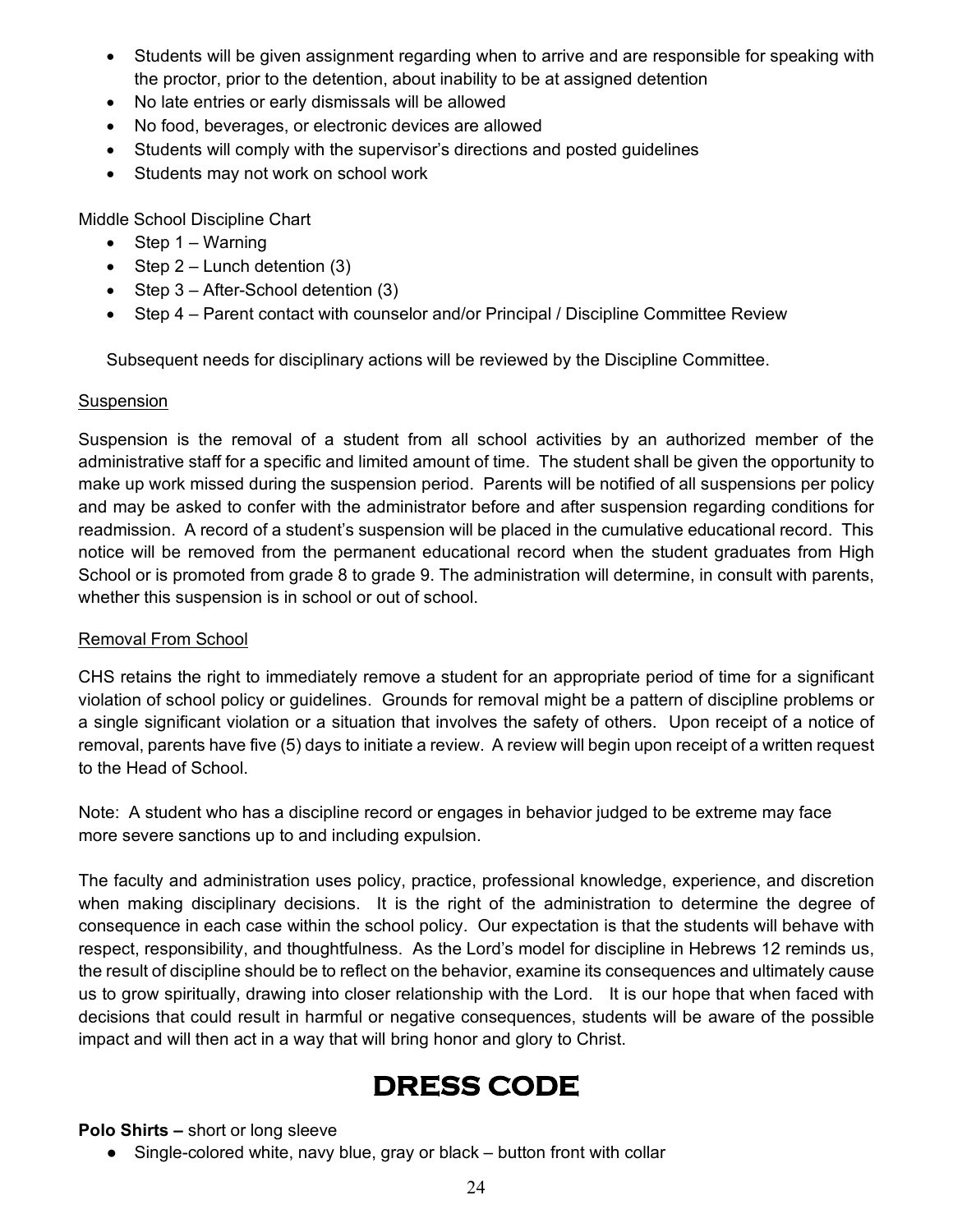- Cobalt blue with Kingsmen logo from Lands' End also permitted
- Logos smaller than 2" in diameter
- $\bullet$  Loosely-fitted, hip-length  $-$  tucking optional
- Grade 12 Collared polo of any solid color

# **Oxford Shirts**

- White or light blue, without logos, or with logos smaller than 2" diameter; (shirts must remain buttoned to one less than the top button throughout the day)
- Straight cut and tucked in for boys
- Grade 12 –shirt/any solid color (flannel shirts are not oxfords and are not part of the dress code for Seniors.)

# **Pants/Shorts/Capris**

- $\bullet$  Khaki, black, or navy blue no cargo style
- Properly sized (not sagging, not tight, and no visible undergarments)
- Shorts must be no more than 5" above the knee

# **Sweaters**

- Worn over uniform shirt
- Crew neck, v-neck, or cardigan
- Solid color and knit navy, burgundy, gray, white, or black

# **Outerwear**

- Non-CHS coats, hats, mittens, etc. may be worn to school, but are to be kept in lockers during school day
- Only CHS purchased and approved outerwear with CHS logo permitted in class during the school day. These items can be purchased during the school year, through the Parent Teacher League, or can be acquired through the athletic department.
- Other than on Wednesdays, Kingsmen outerwear distributed through the athletic department is permitted in class.

CHS hoodies are permitted only with hoods down.

● All outerwear must be properly fitted – not oversized

# **Shoes**

- Clean and neat
- No slippers or rubber/shower-type flip-flops
- Socks are to be matching and solid blue, brown, black, or white in color

# **Hair**

- Boys and girls No extreme hairstyles or colors, neat in appearance
- Boys Hair should be neat, well-groomed and clearly off the collar. Headbands are not allowed. Boys are to be clean-shaven.

# **Jewelry**

- Boys earrings and body piercing are not permitted
- $\bullet$  Girls visible piercing is to be limited to the ears